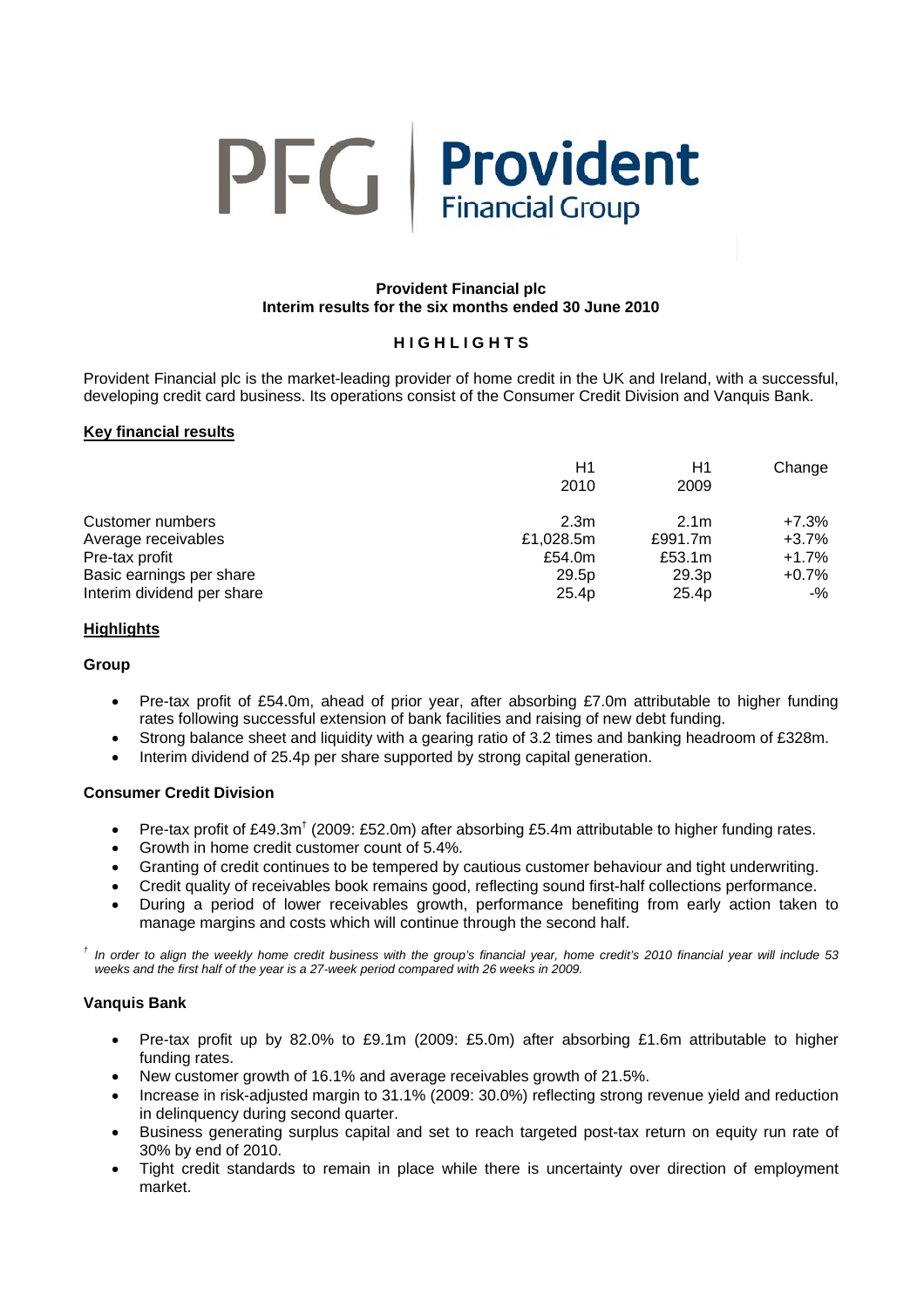### **Peter Crook, Chief Executive, commented:**

"I am pleased to report half-year results ahead of last year. Whilst home credit customers remain cautious, I am encouraged by the growth in customer numbers of over 5% which will underpin the medium-term growth of the business when market conditions improve. In addition, the early action taken to manage margins and costs is paying off and will provide ongoing benefit through the second half of the year. Vanquis Bank is making excellent progress whilst maintaining a cautious approach to granting new credit. It is expected to achieve the target set three years ago of a post-tax return on equity run rate of 30% by the end of 2010.

The group's balance sheet and liquidity are strong and our plans to deliver good quality growth in 2010 remain on track."

| <b>Enquiries:</b>                    | Today         | <b>Thereafter</b> |
|--------------------------------------|---------------|-------------------|
| <b>Media</b>                         |               |                   |
| David Stevenson, Provident Financial | 020 7404 5959 | 01274 731111      |
| Gill Ackers/Eilis Murphy, Brunswick  | 020 7404 5959 | 020 7404 5959     |
| <b>Investor Relations</b>            |               |                   |
| Gary Thompson, Provident Financial   | 020 7404 5959 | 01274 731111      |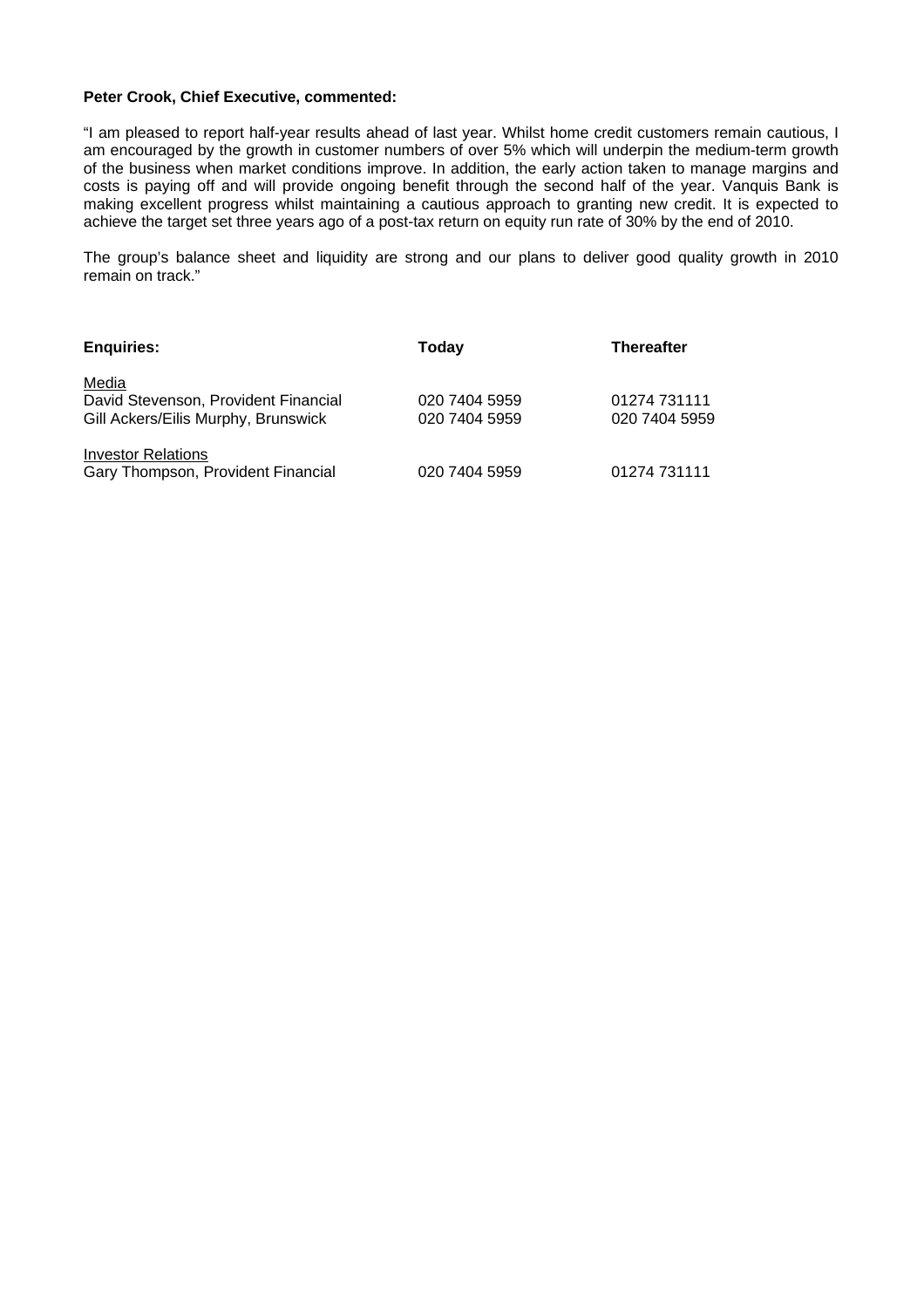### **Interim report**

### **Group results**

The group has reported results for the first half of the year which are in line with management's expectations. In current market conditions, management's approach has been to maintain tight underwriting standards across the group and place a heavy emphasis on managing margins and costs.

Group pre-tax profit was ahead of the prior year at £54.0m (2009: £53.1m). This result was after absorbing £7.0m of additional interest costs attributable to the increase in the group's funding rates following the successful extension of bank facilities and raising of new debt funding over the last 12 months.

The group's funding and liquidity positions remain strong with the balance sheet showing modest gearing of 3.2 times in comparison with a bank covenant of 5.0 times, undrawn committed bank facilities of £328m at the half year and a significant surplus of regulatory capital. In April 2010, the group further diversified its funding base by raising £25m and becoming one of the first to issue a retail bond quoted on the new ORB platform established by the London Stock Exchange.

Vanquis Bank has now reached a level of profitability and scale which means it is contributing to the capital generated by the group to fund dividends. In the 12 months to 30 June 2010, the group generated capital of some £82m before the payment of dividends.

An unchanged interim dividend of 25.4p per share has been declared reflecting the group's policy set out at the time of demerger of the group's international business in 2007 to at least maintain a full-year payment of 63.5p per share whilst moving to a target payout ratio of 80% of post-tax profit in the medium term.

### **Market conditions**

Household incomes for many families in the home credit market have remained under pressure throughout the first half of 2010, impacted by a continued weak employment market, with under-employment resulting from restrictions on working hours and wage rates being the most important factor. Cautious customer behaviour remains the most significant influence in tempering the demand for credit from some existing home credit customers. Management's continued application of tight underwriting standards and additional investment in the field capacity of the business have mitigated much of the potential impact of these difficult conditions on collections, which have remained very stable over the last 12 months. Competition in the home credit market remains unchanged with around 500 active participants in the UK.

Within the non-standard credit card market. Vanquis Bank remains the most active participant. It is experiencing a strong flow of applications and has a significant medium-term growth opportunity. Other issuers have either withdrawn from the sector or remain relatively inactive. Vanquis Bank's customers are typically in full-time employment and therefore the business is more sensitive to changes in unemployment rates which, after rising quite sharply in mid 2009, have been relatively steady since. In contrast to home credit, demand for credit from Vanquis Bank customers is less impacted by the uncertainty caused by underemployment.

At present, management do not see any catalysts for conditions in the employment market to change materially over the remainder of 2010. This is consistent with the group's planning assumptions and guidance for the year. However, the group is mindful of the potential for unemployment to increase as a result of the government's fiscal austerity programme. Consequently, tight underwriting standards will remain in place in both businesses together with a continuing strong emphasis on the management of margins and costs.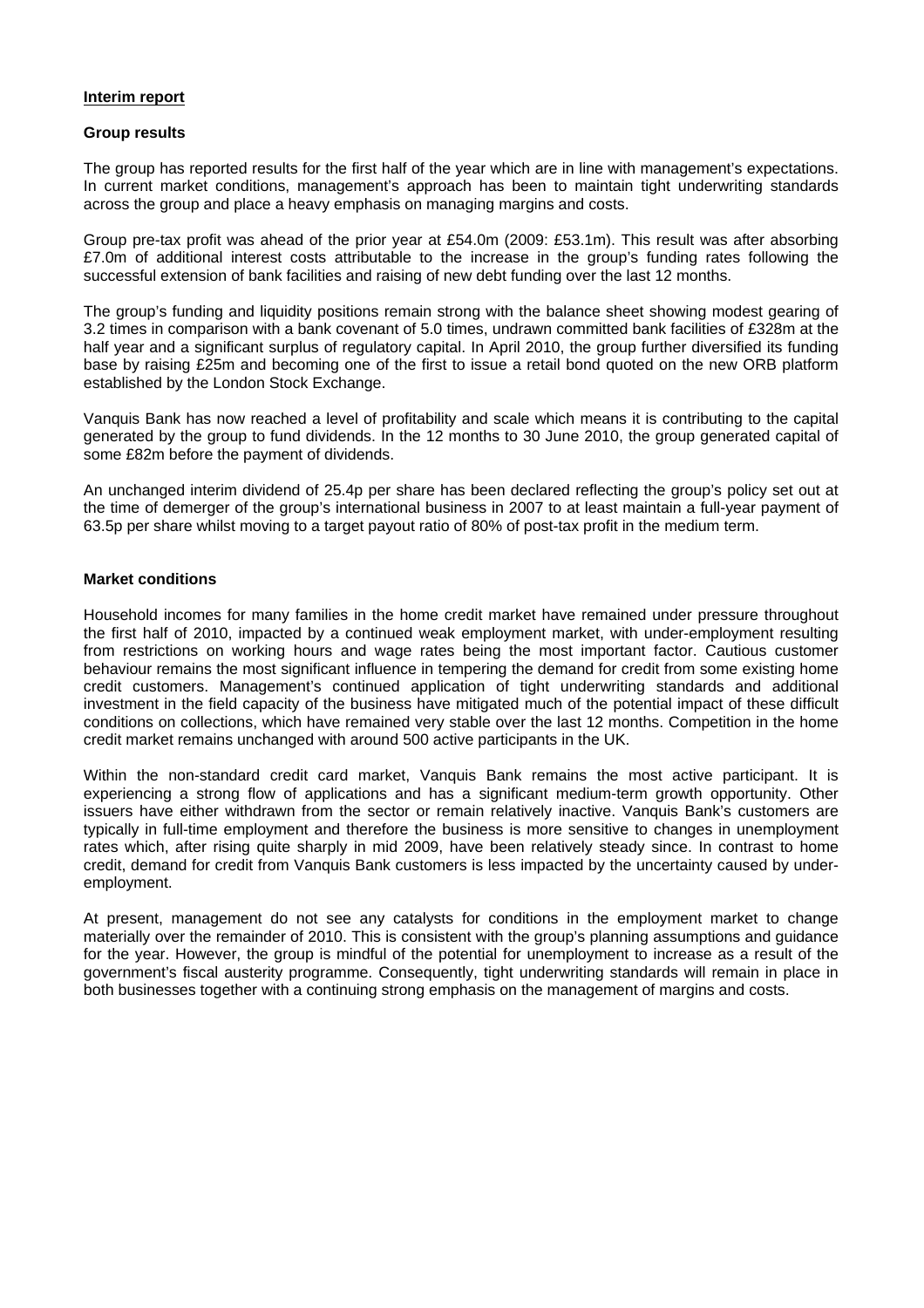# **Consumer Credit Division**

The Consumer Credit Division generated a profit before tax of £49.3m in the six months ended 30 June 2010 (2009: £52.0m) after absorbing £5.4m attributable to higher funding rates.

|                                 |       | Six months ended 30 June |           |  |
|---------------------------------|-------|--------------------------|-----------|--|
|                                 | 2010  | 2009                     |           |  |
|                                 | £m    | £m                       | $\%$      |  |
| Profit/(loss) before tax:       |       |                          |           |  |
| Home credit                     | 51.1  | 54.1                     | $(5.5\%)$ |  |
| <b>Real Personal Finance</b>    | (1.8) | (2.1)                    | 14.3%     |  |
| <b>Consumer Credit Division</b> | 49.3  | 52.0                     | $(5.2\%)$ |  |

### Home credit

|                                                                | Six months ended 30 June |                  |                 |
|----------------------------------------------------------------|--------------------------|------------------|-----------------|
|                                                                | 2010                     | 2009             | Change          |
|                                                                | £m                       | £m               | $\%$            |
| Customer numbers ('000)                                        | 1,805                    | 1,713            | 5.4%            |
| Average customer receivables                                   | 749.5                    | 753.2            | $(0.5\%)$       |
| Revenue<br>Impairment                                          | 362.3<br>(145.8)         | 335.9<br>(129.2) | 7.9%<br>(12.8%) |
| Revenue less impairment                                        | 216.5                    | 206.7            | 4.7%            |
| Annualised revenue yield*<br>Annualised impairment % revenue** | 92.4%<br>33.3%           | 89.3%<br>31.2%   |                 |
| Costs                                                          | (140.8)                  | (134.0)          | $(5.1\%)$       |
| Profit before interest and tax                                 | 75.7                     | 72.7             | 4.1%            |
| Interest                                                       | (24.6)                   | (18.6)           | (32.3%)         |
| Profit before tax                                              | 51.1                     | 54.1             | (5.5%)          |

*\* Revenue as a percentage of average receivables for the 12 months ended 30 June.* 

\*\* *Impairment as a percentage of revenue for the 12 months ended 30 June.* 

The group's planning assumptions and guidance at the start of the year was that home credit customers would continue to experience pressure on their household incomes and consumers would remain cautious throughout 2010. Accordingly, the business planned for relatively low receivables growth with no relaxation of credit standards and a focus on cost efficiency whilst protecting collections and arrears management capacity.

The year-on-year rate of new customer growth in home credit was 5.4% at 30 June 2010. This reflects the success of the customer acquisition programme in autumn 2009 and marketing activity in the first six months of 2010.

Average receivables in the first six months of 2010 were similar to the corresponding period in 2009. This reflects two main influences. Firstly, the careful management of the duration of the loan book to mitigate risk in the current environment and, secondly, a more cautious stance on requesting new credit by some existing customers concerned about their future prospects against the backdrop of pressure on household incomes from unemployment and under-employment. In addition, receivables at the start of the year reflected the impact of the adverse weather conditions on sales in the peak trading weeks in mid-December 2009.

The core 50-week product introduced in late 2009 to replace the old 57-week product is producing the anticipated uplift in revenue yield. The annualised revenue yield increased from 88.7% at 31 December 2009 to 92.4% at 30 June 2010 contributing approximately 4% of the year-on-year revenue growth of 7.9%. The new product is better suited to customers' needs for a loan of a year in duration and allows more effective management of risk in the current environment.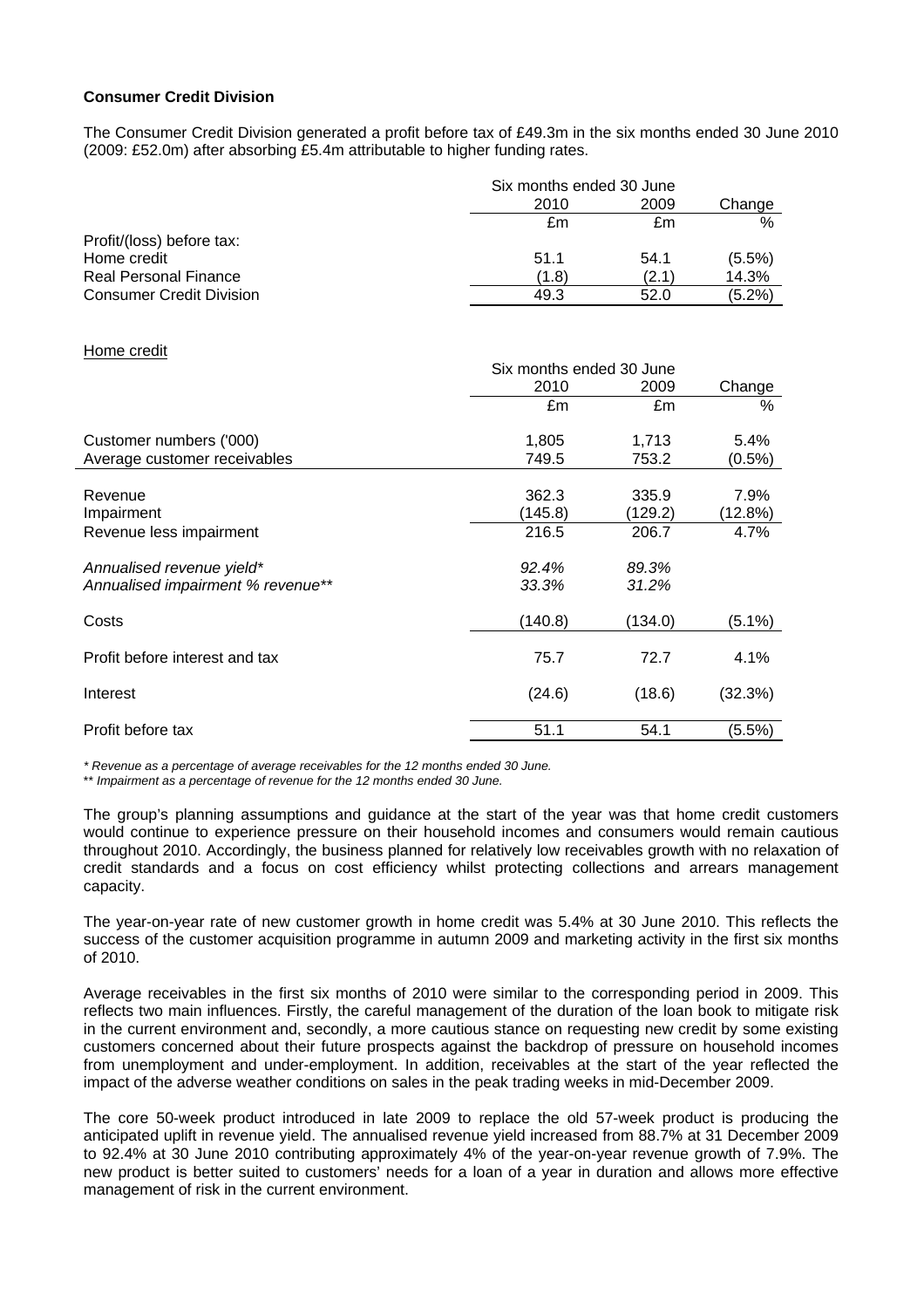In order to align the weekly home credit business with the group's financial year, home credit's 2010 financial year will include 53 weeks and the first half of the year is a 27-week period compared with 26 weeks in 2009. The additional week has added approximately 4% to revenue, costs and profit in the first half of 2010.

Collections performance in the first half of the year has been in line with plan and consistent with the second half of 2009, resulting in a ratio of annualised impairment to revenue of 33.3%, up from 32.2% at the end of December 2009. This performance reflects the natural resilience of the home credit business model, continued tight underwriting and the investment in front-line collections and arrears management capacity in early 2009. In the absence of any significant change in the external environment, collections performance and impairment are expected to remain around the current level for the remainder of 2010.

Costs in home credit remain tightly controlled and 90 positions were removed from the home credit head office support functions during February. Field collections and arrears management capacity were unaffected by these changes. After allowing for the additional trading week in 2010, cost growth in the first half of 2010 is approximately 1%. Annual pay awards to staff of between 1.0% and 1.5% together with the full-year impact of the investment made in the branch and field infrastructure to reinforce spans of control in the first half of 2009 have been significantly offset by the cost reduction programme. Cost growth for the full year is expected to be held within the rate of inflation.

Profit before interest and tax increased by 4.1% to £75.7m for the six months ended 30 June 2010. Interest costs increased by £6.0m or 32.3% resulting in profit before tax of £51.1m in the first half of 2010 compared with £54.1m in the first half of 2009. The interest cost reflects an uplift of £5.2m due to the increase in the group's funding rate from 6.7% in the first half of 2009 to 8.4% in the first half of 2010 following the senior bond issue in October 2009 and the refinancing of the group's syndicated bank facilities in February 2010. The full-year funding rate is expected to be approximately 8.2% compared with 7.0% in 2009.

### Real Personal Finance

Following the decision to focus direct repayment lending on known prospects generated through the home credit branch network, loan products branded Provident Direct and Greenwood Direct will be introduced shortly. Initial volumes are expected to be modest. This re-focussing of the business and associated cost reductions made in February resulted in Real Personal Finance incurring a small loss of £1.8m in the first half of 2010 (2009: loss of £2.1m).

### **Vanquis Bank**

Vanquis Bank generated a profit before tax of £9.1m in the six months ended 30 June 2010 (2009: £5.0m) after absorbing £1.6m attributable to higher funding rates.

|                                                                       | Six months ended 30 June |                |                  |
|-----------------------------------------------------------------------|--------------------------|----------------|------------------|
|                                                                       | 2010                     | 2009           | Change           |
|                                                                       | £m                       | £m             | %                |
| Customer numbers ('000)                                               | 483                      | 416            | 16.1%            |
| Average customer receivables                                          | 265.3                    | 218.3          | 21.5%            |
| Revenue<br>Impairment                                                 | 74.7<br>(33.3)           | 60.1<br>(28.4) | 24.3%<br>(17.3%) |
| Revenue less impairment                                               | 41.4                     | 31.7           | 30.6%            |
| Annualised risk-adjusted margin*<br>Annualised impairment % revenue** | 31.1%<br>45.6%           | 30.0%<br>44.8% |                  |
| Costs                                                                 | (23.9)                   | (21.1)         | $(13.3\%)$       |
| Profit before interest and tax                                        | 17.5                     | 10.6           | 65.1%            |
| Interest                                                              | (8.4)                    | (5.6)          | (50.0%)          |
| Profit before tax                                                     | 9.1                      | 5.0            | 82.0%            |

*\* Revenue less impairment as a percentage of average receivables for the 12 months ended 30 June.* 

*\*\* Impairment as a percentage of revenue for the 12 months ended 30 June.*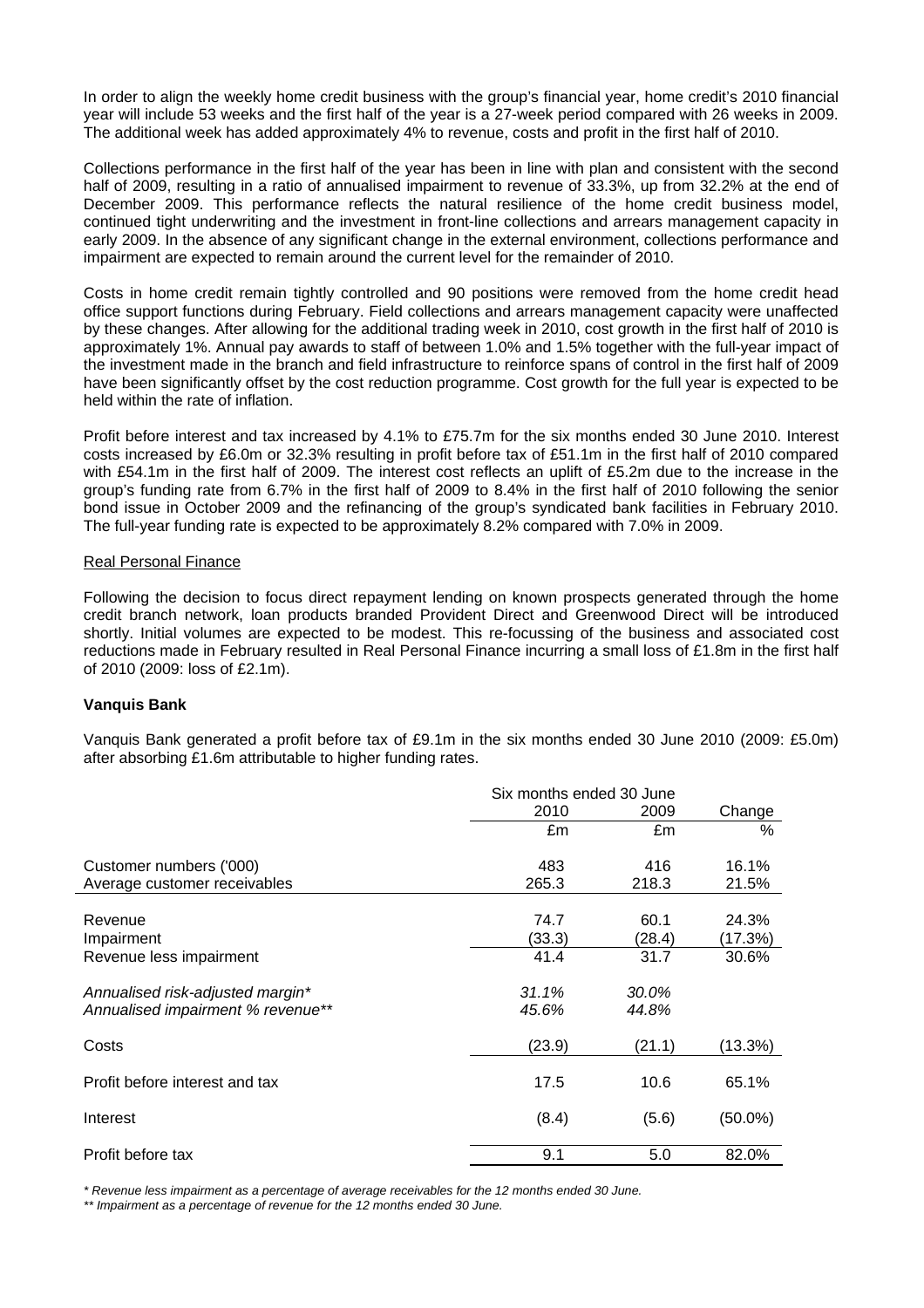Vanquis Bank has performed strongly in the first half of 2010, with profit growth of 82.0%. The business is now generating sufficient capital to fund its own growth and is on track to reach its target post-tax return on equity run rate of 30% by the end of 2010.

Demand for non-standard credit cards has remained strong and Vanquis Bank has experienced a flow of over 600,000 applications during the first half of 2010. Customer growth was 16.1%, up from 11.2% in the first half of 2009 as a result of a more active customer acquisition programme which was part-funded by securing a reduction in the average acquisition cost per account. However, underwriting standards have remained the same as those applied through the second half of 2009, resulting in a similar acceptance rate of 19%.

Growth in customer numbers together with the credit line increase programme to customers who have established a sound payment history, have led to a 21.5% increase in average receivables and a 24.3% increase in revenue. Returns from this 'low and grow' approach to extending credit remain very good and Vanquis Bank continues to be extremely active in managing the level of credit line utilisation and revenue yield to reflect underlying risk. Utilisation continues to run at between 75% and 80% ensuring that a strong stream of revenue is earned whilst maintaining a relatively low level of contingent undrawn exposure. This contrasts with a typical prime card issuer which operates with lower levels of utilisation and much higher credit limits which generate greater credit loss volatility.

Delinquency rates, which had been stable since mid-2009, improved during the second quarter. This reflects the continued tight underwriting and credit line increase criteria as well as the improvement in the underlying quality of the loan book since the commencement of the progressive tightening of underwriting in mid-2007. This performance demonstrates the effectiveness of Vanquis Bank's credit decisioning in what has been a difficult environment for card issuers. Notwithstanding the recent improvement in delinquency, management is mindful of the potential for unemployment to rise quite sharply as a result of the government's austerity measures. Accordingly, the tight stance on underwriting and credit line increases will remain in place throughout the rest of 2010.

Overall, the strong revenue yield on the receivables book and the improvement in delinquency levels combined to generate an annualised risk-adjusted margin of 31.1%, above Vanquis Bank's target of 30.0%.

Costs continue to be well managed and the cost growth of 13.3% in the first half of 2010 is well below the levels of revenue and receivables growth as the business continues to benefit from increased scale.

Interest costs increased by 50% during the first half of 2010. This reflects both the increase in average receivables levels together with the increase in the average funding rate for the first half of the year from 6.7% in 2009 to 8.4% in 2010.

The competitive landscape for Vanquis Bank continues to remain favourable and the business model has performed well during the economic downturn. In line with the guidance at the start of the year, the business is expected to grow its receivables book from its current level of £281m to around £450m by the end of 2012, whilst maintaining a post-tax return on equity of 30%.

# **Central costs**

Central costs in the first half of the year were £4.1m (2009: £3.6m), up by £0.5m on 2009, due to a budgeted increase in the level of expenditure on the group's community programme and the impact of higher sharebased incentives.

### **Taxation**

The tax rate for the first half of 2010 of 28.0% (2009: 28.0%) is the estimated tax rate for the 2010 financial year and is in line with the UK corporation tax rate. The group is expected to benefit in future years from the progressive rate reductions announced in the recent emergency budget.

### **Dividends**

The interim dividend is maintained at 25.4p per share (2009: 25.4p) reflecting the group's policy at the time of the demerger to at least maintain a full-year payment of 63.5p per share whilst moving to a target payout ratio of 80% of post-tax profit in the medium term.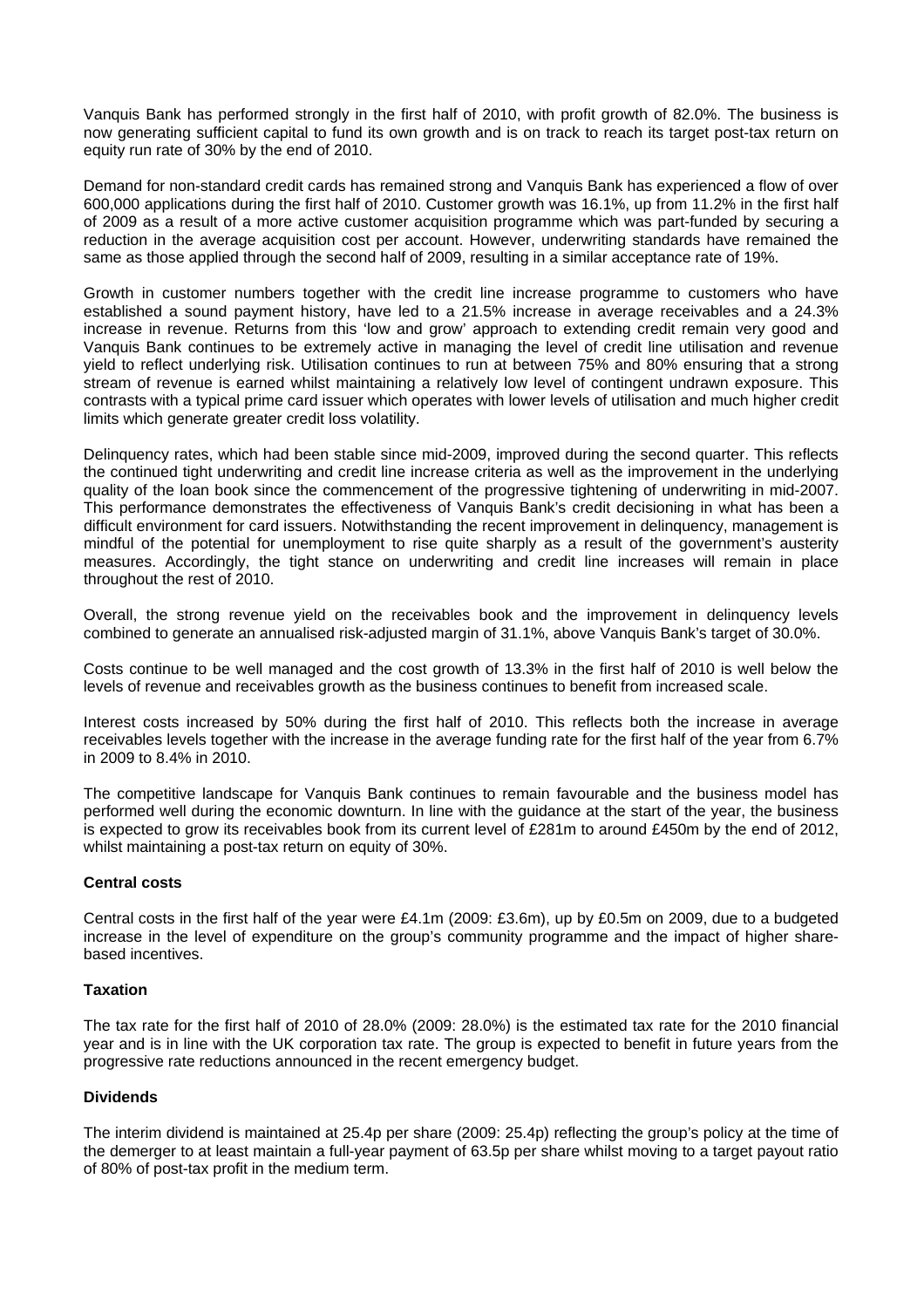# **Funding and capital**

The group's funding and liquidity positions remain strong with the balance sheet showing modest gearing of 3.2 times at 30 June 2010 (2009: 3.2 times) against a covenant limit of 5.0 times together with a significant surplus of regulatory capital. The group has a senior issuer default rating of BBB+ from Fitch Ratings.

The group's funding strategy over the last 12 months has focussed upon the diversification of its funding base. In April 2010, the group further diversified its funding base by becoming one of the first to issue a retail bond quoted on the new ORB platform established by the London Stock Exchange. This raised £25m through an issue of 10-year bonds at an all-in cost to the group of 7.5%. The successful issuance of both institutional and retail public bonds, together with the extension to the group's syndicated bank facilities in February 2010, provides the group with sufficient committed debt facilities to fund its planned growth until the end of 2011.

As a result of the new facilities secured since last October, the overall funding rate for 2010 is estimated at around 8.2% (2009: 7.0%). However, the timing of the introduction of these new facilities and the seasonality of drawings have resulted in a funding rate for the first half of 2010 of 8.4% (2009: 6.7%) and an estimated rate of around 8.0% for the second half of 2010 (2009: 7.2%). The group's interest cost in the first half of 2010 of £33.8m (2009: £25.2m) showed an increase of £8.6m, of which £7.0m was attributable to the increase in the group's funding rate and £1.6m reflected the growth in Vanquis Bank's receivables and the additional trading week in the home credit business.

The home credit business has been the bedrock of the group's strong capital generation for many years and, as expected, Vanquis Bank has also now become capital generative. In the 12 month period to 30 June 2010, the group generated capital of some £82m before the payment of dividends.

The group's strong capital generation, planned levels of asset growth and dividend policy are all progressing in line with the strategy set out at the time of the demerger. This is expected to result in a medium-term gearing level of around 3.5 times for the group in its current configuration. This level is considered to be appropriate for a strongly-funded and capital generative group in current market conditions and is consistent with the group's policy of remitting 80% of post-tax profits as dividends in the medium term.

### **Regulation**

The Office of Fair Trading (OFT) published its report into the £35bn high-cost consumer credit market on 15 June 2010. The group welcomes the findings of the report which recognises the valuable contribution made by home credit in maintaining the flow of credit to non-standard consumers who are typically less able to access credit from other lenders and may otherwise face financial exclusion.

The report found that complaint levels are low and that lenders do not levy charges on some products when customers miss payments or make late payments. The OFT considered price controls but rejected them on the grounds that they are both impractical and ineffective and would increase the potential for financial exclusion by constraining the supply of cash loans to consumers on lower incomes. The report recommended various measures to help consumers make informed decisions, including the promotion of best practice through an industry wide code of practice and for information on high-cost credit loans to be more readily available on price comparison websites. The group will work with the OFT to help realise these improvements.

The OFT's Irresponsible Lending Guidance to Creditors was published on 31 March 2010. In conjunction with the rest of the credit industry, the group is working towards implementation of those parts of the Guidance not already in force by February 2011 in line together with the EU Directive on Consumer Credit.

The Department for Business Innovation and Skills published the results of its consultation on credit and store card regulation on 15 March 2010. The group is working with the UK Cards Association to implement the findings of the consultation by the end of the year.

### **Principal risks and uncertainties**

A full assessment of the principal risks and uncertainties facing the group, together with the controls and processes which are in place to monitor and mitigate those risks where possible, are set out on pages 38 to 39 of the 2009 annual report and financial statements which is available on the company's website, www.providentfinancial.com.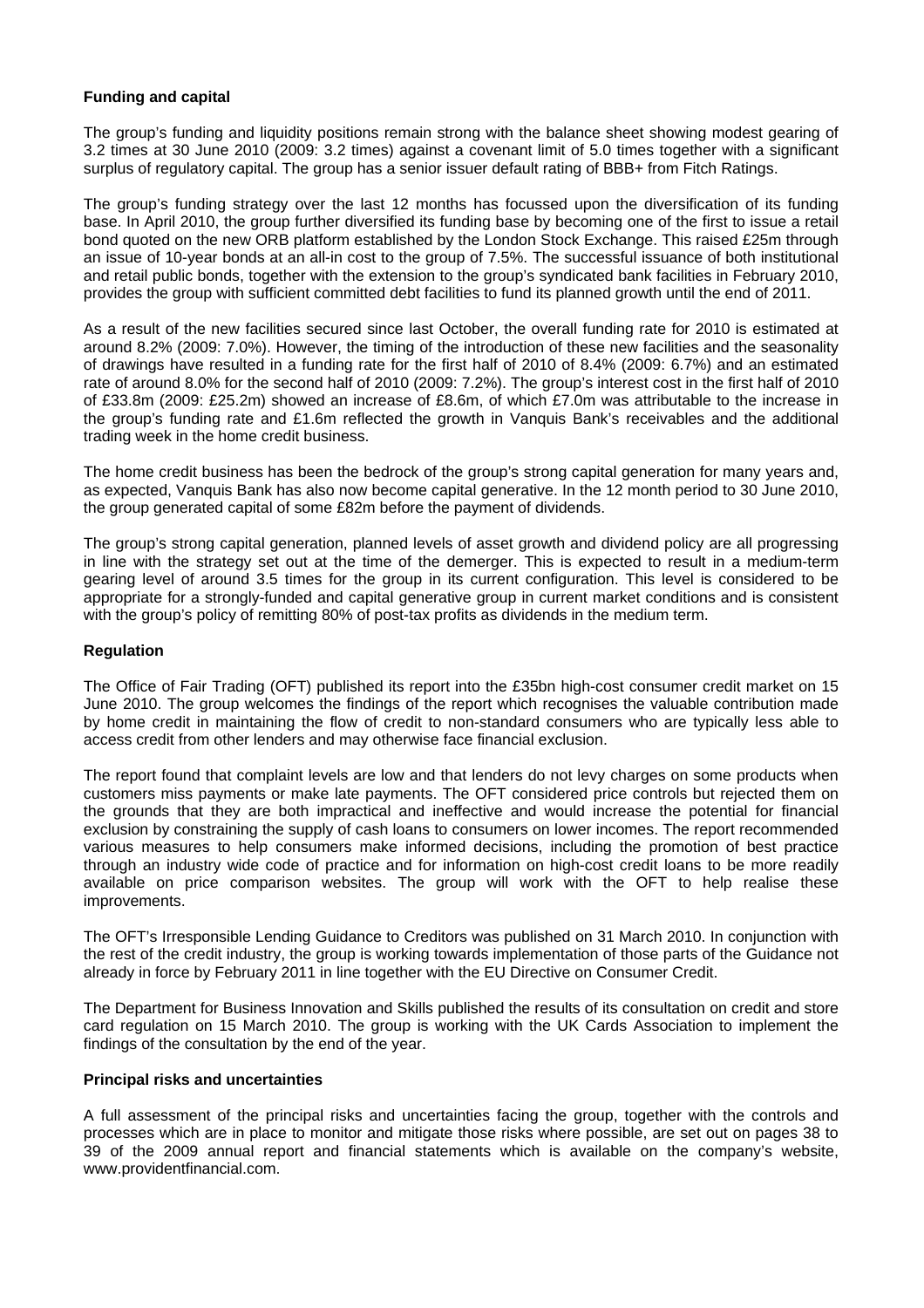The principal risks and uncertainties affecting the group for the remaining six months of the 2010 financial year are as follows:

- Home credit and Vanquis Bank have unique characteristics which make them more resilient to changes in economic conditions than more mainstream lenders. Nonetheless, marked increases in unemployment and under-employment arising from the government's austerity measures may lead to higher than expected impairment charges.
- Existing home credit customers continue to display caution against the backdrop of pressure on household incomes from unemployment and under-employment. A weakening of demand may result in lower than expected receivables growth in the important peak Christmas trading period.

# **Related party transactions**

There have been no changes in the nature of related party transactions as described in note 28 to the 2009 annual report and financial statements and there have been no new related party transactions which have had a material effect on the financial position or performance of the group in the six months ended 30 June 2010.

# **Summary and outlook**

The group has reported half-year results ahead of the prior year and in line with management's expectations.

As anticipated, notwithstanding the 5% growth in customer numbers, demand for home credit continues to reflect cautious behaviour from some customers in the context of an employment market which is unlikely to change in the near future. The group is also mindful of the potential for unemployment to increase as a result of the government's fiscal austerity programme. Accordingly, the strong focus on asset quality and careful management of margins and costs is proving to be the right approach.

Vanquis Bank is generating excellent growth and returns which are consistent with achieving its target of a 30% post-tax return on equity run rate by the end of 2010.

The group's balance sheet and liquidity are strong and the plans to deliver good quality growth for the full year remain on track.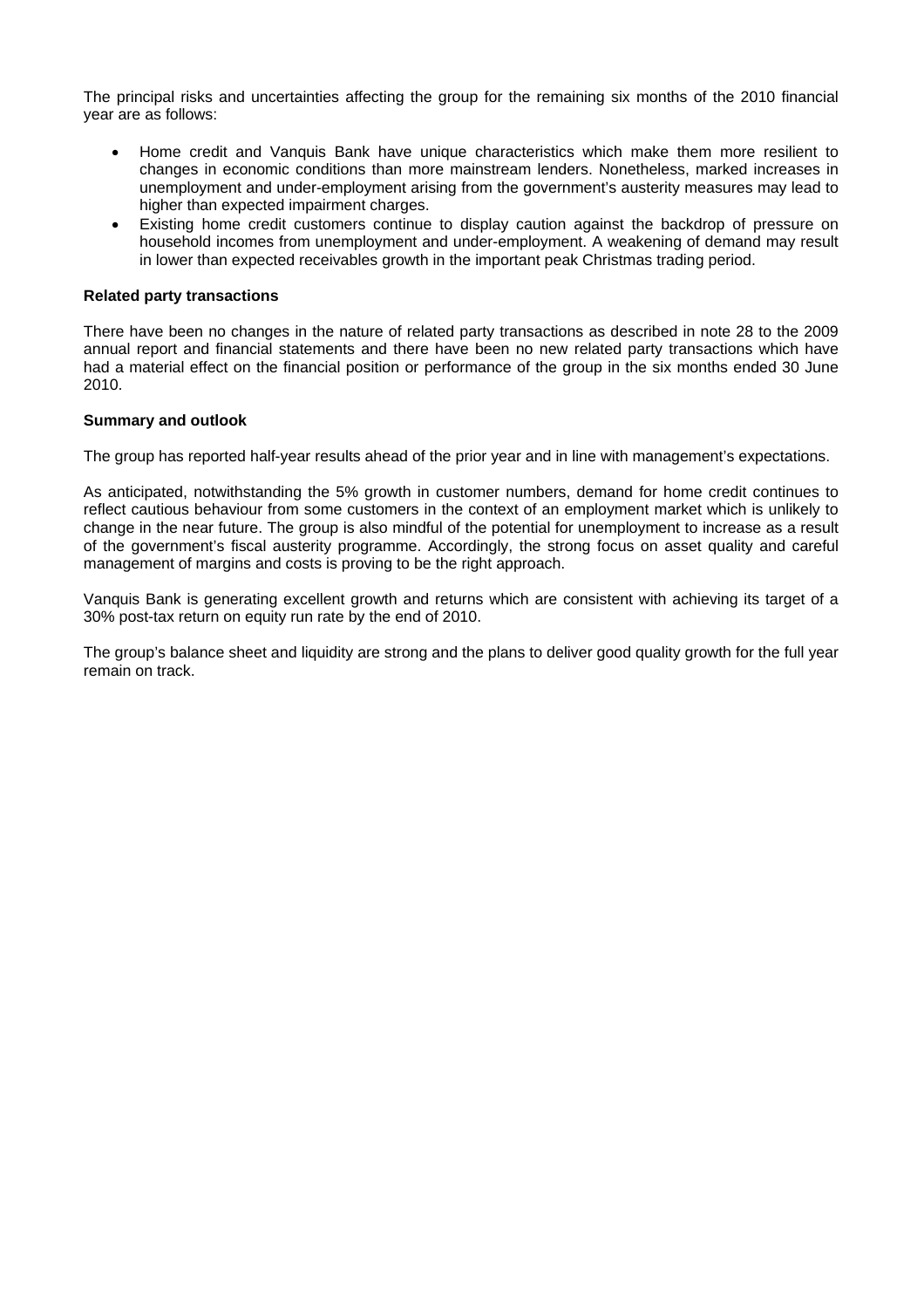# **Condensed consolidated interim financial information**

# **Consolidated income statement**

|                                                           |             |         | Six months ended 30 June |
|-----------------------------------------------------------|-------------|---------|--------------------------|
|                                                           | <b>Note</b> | 2010    | 2009                     |
|                                                           |             | £m      | £m                       |
| <b>Continuing operations</b>                              |             |         |                          |
| Revenue                                                   | 4           | 440.0   | 401.2                    |
| Finance costs                                             |             | (33.8)  | (25.2)                   |
| Operating costs                                           |             | (251.3) | (229.7)                  |
| Administrative expenses                                   |             | (100.9) | (93.2)                   |
| <b>Total costs</b>                                        |             | (386.0) | (348.1)                  |
| <b>Profit before taxation</b>                             | 4           | 54.0    | 53.1                     |
| Tax charge                                                | 5           | (15.1)  | (14.9)                   |
| Profit for the period attributable to equity shareholders |             | 38.9    | 38.2                     |
|                                                           |             |         |                          |

# **Consolidated statement of comprehensive income**

| 2010<br>£m | 2009   |
|------------|--------|
|            |        |
|            | £m     |
| 38.9       | 38.2   |
|            |        |
| 1.2        | (4.4)  |
| (22.0)     | (43.8) |
| 5.9        | 13.5   |
| (14.9)     | (34.7) |
| 24.0       | 3.5    |
|            |        |
|            |        |

|                           |             |       | Six months ended 30 June |
|---------------------------|-------------|-------|--------------------------|
|                           | <b>Note</b> | 2010  | 2009                     |
|                           |             | Pence | Pence                    |
| <b>Earnings per share</b> |             |       |                          |
| <b>Basic</b>              | 6           | 29.5  | 29.3                     |
| <b>Diluted</b>            | 6           | 29.4  | 29.2                     |
|                           |             |       |                          |
| Dividends per share       |             |       |                          |
| Proposed interim dividend |             | 25.4  | 25.4                     |
| Paid in the period*       |             | 38.1  | 38.1                     |
|                           |             |       |                          |

\* The total cost of dividends paid in the period was £51.0m (six months ended 30 June 2009: £50.6m).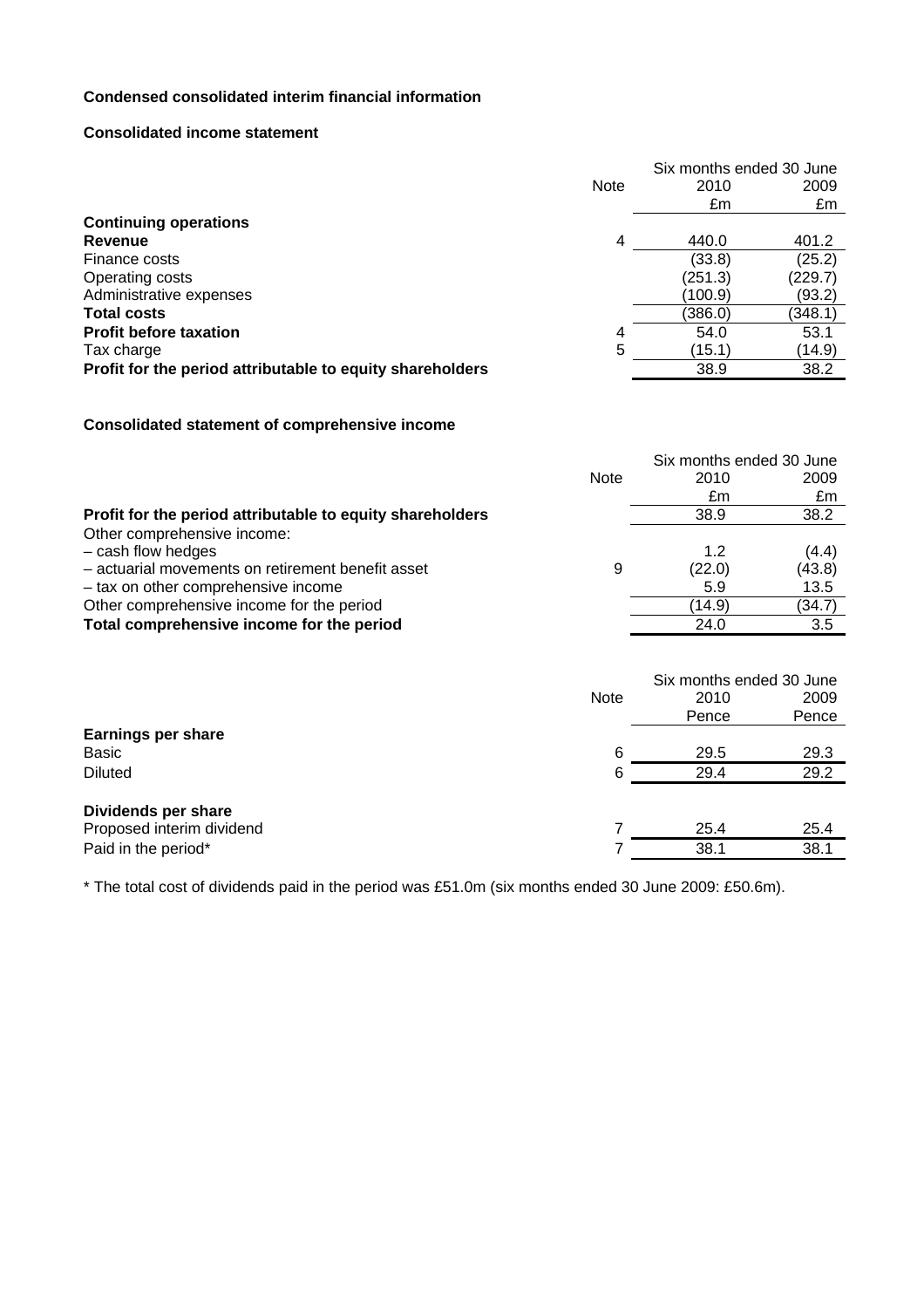# **Consolidated balance sheet**

|                                                                                                                                                                                                                        | <b>Note</b> | 30 June<br>2010<br>£m                | 31 December<br>2009<br>£m            | 30 June<br>2009<br>£m                |
|------------------------------------------------------------------------------------------------------------------------------------------------------------------------------------------------------------------------|-------------|--------------------------------------|--------------------------------------|--------------------------------------|
| <b>ASSETS</b>                                                                                                                                                                                                          |             |                                      |                                      |                                      |
| <b>Non-current assets</b>                                                                                                                                                                                              |             |                                      |                                      |                                      |
| Goodwill                                                                                                                                                                                                               |             | 2.1                                  | 2.1                                  |                                      |
| Other intangible assets                                                                                                                                                                                                |             | 19.2                                 | 19.5                                 | 17.3                                 |
| Property, plant and equipment                                                                                                                                                                                          |             | 27.4                                 | 26.3                                 | 26.8                                 |
| Financial assets:                                                                                                                                                                                                      |             |                                      |                                      |                                      |
| - amounts receivable from customers                                                                                                                                                                                    | 8           | 68.9                                 | 86.9                                 | 77.5                                 |
| - derivative financial instruments                                                                                                                                                                                     |             | 21.1                                 | 12.5                                 | 13.5                                 |
| Retirement benefit asset                                                                                                                                                                                               | 9           | 1.0                                  | 19.9                                 | 10.6                                 |
| Deferred tax assets                                                                                                                                                                                                    |             | 7.7                                  | 7.7                                  | 10.5                                 |
|                                                                                                                                                                                                                        |             | 147.4                                | 174.9                                | 156.2                                |
| <b>Current assets</b>                                                                                                                                                                                                  |             |                                      |                                      |                                      |
| Financial assets:<br>- amounts receivable from customers                                                                                                                                                               | 8           | 970.8                                |                                      | 934.0                                |
| - derivative financial instruments                                                                                                                                                                                     |             | 0.4                                  | 1,052.4                              | 0.1                                  |
| - cash and cash equivalents                                                                                                                                                                                            |             | 27.0                                 | 20.3                                 | 24.0                                 |
| - trade and other receivables                                                                                                                                                                                          |             | 22.0                                 | 28.2                                 | 18.0                                 |
|                                                                                                                                                                                                                        |             | 1,020.2                              | 1,100.9                              | 976.1                                |
| <b>Total assets</b>                                                                                                                                                                                                    | 4           | 1,167.6                              | 1,275.8                              | 1,132.3                              |
| <b>LIABILITIES</b><br><b>Current liabilities</b><br><b>Financial liabilities:</b><br>- bank and other borrowings<br>- derivative financial instruments<br>- trade and other payables<br><b>Current tax liabilities</b> |             | (145.7)<br>(5.8)<br>(40.1)<br>(30.9) | (72.7)<br>(18.4)<br>(48.0)<br>(39.2) | (93.9)<br>(10.1)<br>(42.8)<br>(29.2) |
| Provisions                                                                                                                                                                                                             |             | (0.2)                                | (0.8)                                | (0.8)                                |
| <b>Non-current liabilities</b><br><b>Financial liabilities:</b>                                                                                                                                                        |             | (222.7)                              | (179.1)                              | (176.8)                              |
| - bank and other borrowings<br>- derivative financial instruments                                                                                                                                                      |             | (682.4)                              | (817.6)                              | (697.7)                              |
| Provisions                                                                                                                                                                                                             |             | (18.2)                               | (10.7)                               | (20.2)<br>(0.8)                      |
|                                                                                                                                                                                                                        |             | (700.6)                              | (828.3)                              | (718.7)                              |
| <b>Total liabilities</b>                                                                                                                                                                                               |             | (923.3)                              | (1,007.4)                            | (895.5)                              |
| <b>NET ASSETS</b>                                                                                                                                                                                                      | 4           | 244.3                                | 268.4                                | 236.8                                |
|                                                                                                                                                                                                                        |             |                                      |                                      |                                      |
| <b>SHAREHOLDERS' EQUITY</b><br>Called-up share capital<br>Share premium account<br>Other reserves<br>Retained earnings                                                                                                 |             | 28.1<br>142.5<br>(9.5)<br>83.2       | 27.9<br>142.4<br>(13.0)<br>111.1     | 27.4<br>138.5<br>(18.1)<br>89.0      |
| <b>TOTAL EQUITY</b>                                                                                                                                                                                                    |             | 244.3                                | 268.4                                | 236.8                                |
|                                                                                                                                                                                                                        |             |                                      |                                      |                                      |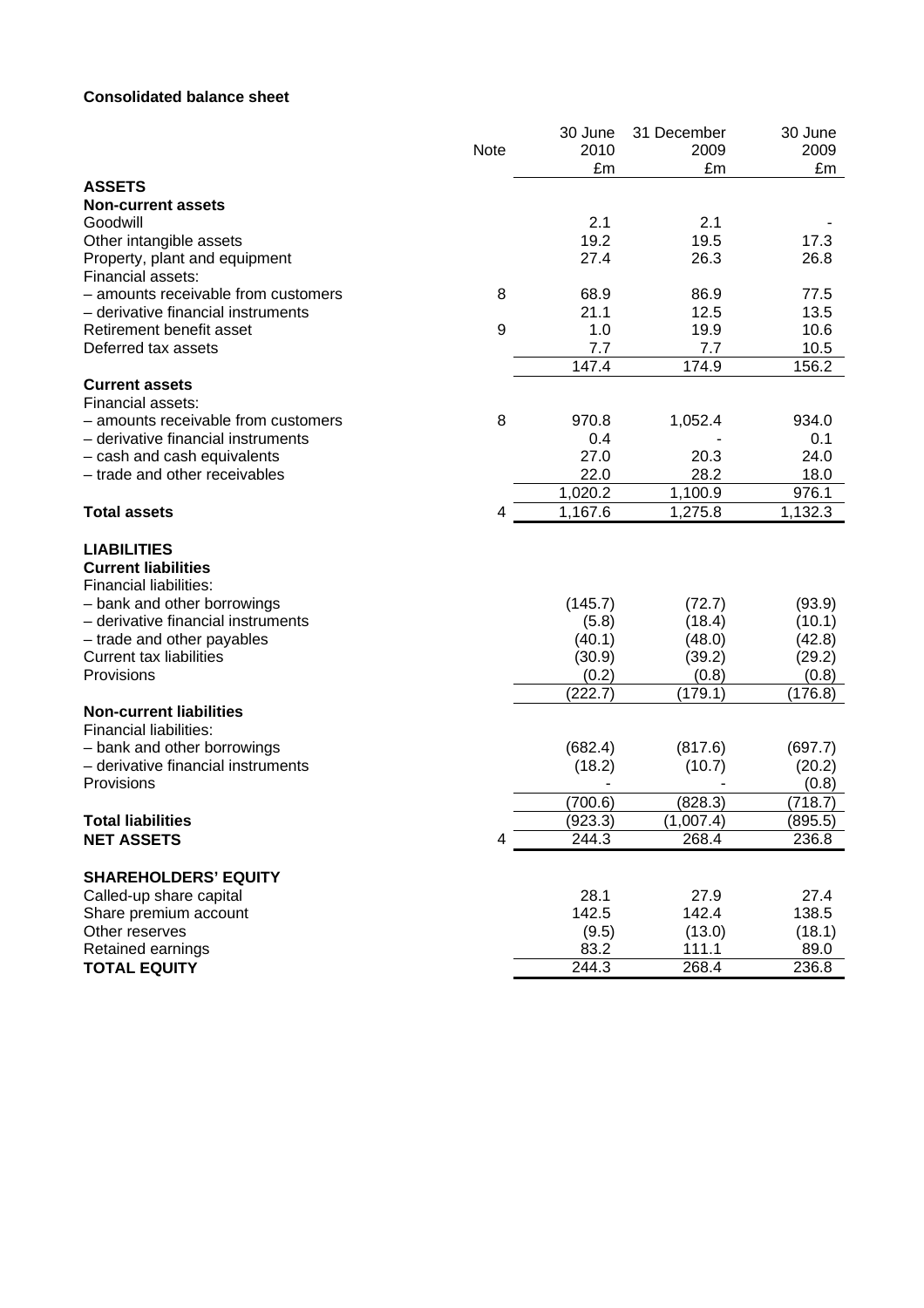# **Consolidated statement of changes in shareholders' equity**

|                                           |                | Called-up                | Share                    |          |          |        |
|-------------------------------------------|----------------|--------------------------|--------------------------|----------|----------|--------|
|                                           |                | share                    | premium                  | Other    | Retained |        |
|                                           | <b>Note</b>    | capital                  | account                  | reserves | earnings | Total  |
|                                           |                | £m                       | £m                       | £m       | £m       | £m     |
| At 1 January 2009                         |                | 27.3                     | 134.6                    | (16.3)   | 132.3    | 277.9  |
| Profit for the period                     |                | -                        |                          |          | 38.2     | 38.2   |
| Other comprehensive income:               |                |                          |                          |          |          |        |
| - cash flow hedges                        |                |                          |                          | (4.4)    |          | (4.4)  |
| - actuarial movements on retirement       |                |                          |                          |          |          |        |
| benefit asset                             | 9              |                          |                          |          | (43.8)   | (43.8) |
| - tax on other comprehensive income       |                |                          |                          | 1.2      | 12.3     | 13.5   |
| Other comprehensive income for the period |                | ÷,                       | $\overline{\phantom{0}}$ | (3.2)    | (31.5)   | (34.7) |
| Total comprehensive income for the        |                |                          |                          |          |          |        |
| period                                    |                |                          |                          | (3.2)    | 6.7      | 3.5    |
| Transactions with owners:                 |                |                          |                          |          |          |        |
| - issue of share capital                  |                | 0.1                      | 3.9                      |          |          | 4.0    |
| - purchase of own shares                  |                |                          |                          | (0.6)    |          | (0.6)  |
| - share-based payment charge              |                |                          |                          | 2.9      |          | 2.9    |
| - transfer of share-based payment reserve |                |                          |                          | (0.9)    | 0.9      |        |
| - deferred tax on share-based payment     |                |                          |                          |          |          |        |
| reserve transfer                          |                |                          |                          |          | (0.3)    | (0.3)  |
| - dividends                               | $\overline{7}$ |                          |                          |          | (50.6)   | (50.6) |
| At 30 June 2009                           |                | 27.4                     | 138.5                    | (18.1)   | 89.0     | 236.8  |
|                                           |                |                          |                          |          |          |        |
| At 1 July 2009                            |                | 27.4                     | 138.5                    | (18.1)   | 89.0     | 236.8  |
| Profit for the period                     |                |                          | -                        | ÷.       | 50.4     | 50.4   |
| Other comprehensive income:               |                |                          |                          |          |          |        |
| - cash flow hedges                        |                |                          |                          | 3.6      |          | 3.6    |
| - actuarial movements on retirement       |                |                          |                          |          |          |        |
| benefit asset                             |                |                          |                          |          | 6.5      | 6.5    |
| - tax on other comprehensive income       |                |                          |                          | (1.0)    | (1.9)    | (2.9)  |
| Other comprehensive income for the period |                |                          |                          | 2.6      | 4.6      | 7.2    |
| Total comprehensive income for the        |                |                          |                          |          |          |        |
| period                                    |                |                          |                          | 2.6      | 55.0     | 57.6   |
| Transactions with owners:                 |                |                          |                          |          |          |        |
| - issue of share capital                  |                | 0.5                      | 3.9                      |          |          | 4.4    |
| - purchase of own shares                  |                |                          |                          | (0.3)    |          | (0.3)  |
| - share-based payment charge              |                |                          |                          | 3.2      |          | 3.2    |
| - transfer of share-based payment reserve |                |                          |                          | (0.4)    | 0.4      |        |
| deferred tax on share-based payment       |                |                          |                          |          |          |        |
| reserve transfer                          |                |                          |                          |          | 0.2      | 0.2    |
| - dividends                               |                |                          |                          |          | (33.5)   | (33.5) |
| At 31 December 2009                       |                | 27.9                     | 142.4                    | (13.0)   | 111.1    | 268.4  |
| At 1 January 2010                         |                | 27.9                     | 142.4                    | (13.0)   | 111.1    | 268.4  |
| Profit for the period                     |                |                          |                          |          | 38.9     | 38.9   |
| Other comprehensive income:               |                |                          |                          |          |          |        |
| - cash flow hedges                        |                |                          |                          | 1.2      |          | 1.2    |
| - actuarial movements on retirement       |                |                          |                          |          |          |        |
| benefit asset                             | 9              |                          |                          |          | (22.0)   | (22.0) |
| - tax on other comprehensive income       |                |                          | ٠                        | (0.3)    | 6.2      | 5.9    |
| Other comprehensive income for the period |                | $\overline{\phantom{a}}$ | ٠                        | 0.9      | (15.8)   | (14.9) |
|                                           |                |                          |                          |          |          |        |
| Total comprehensive income for the        |                |                          |                          |          |          |        |
| period                                    |                |                          |                          | 0.9      | 23.1     | 24.0   |
| Transactions with owners:                 |                |                          |                          |          |          |        |
| - issue of share capital                  |                | 0.2                      | 0.1                      |          |          | 0.3    |
| - purchase of own shares                  |                |                          |                          | (0.1)    |          | (0.1)  |
| - share-based payment charge              |                |                          |                          | 2.7      |          | 2.7    |
| - dividends                               | $\overline{7}$ |                          |                          |          | (51.0)   | (51.0) |
| At 30 June 2010                           |                | 28.1                     | 142.5                    | (9.5)    | 83.2     | 244.3  |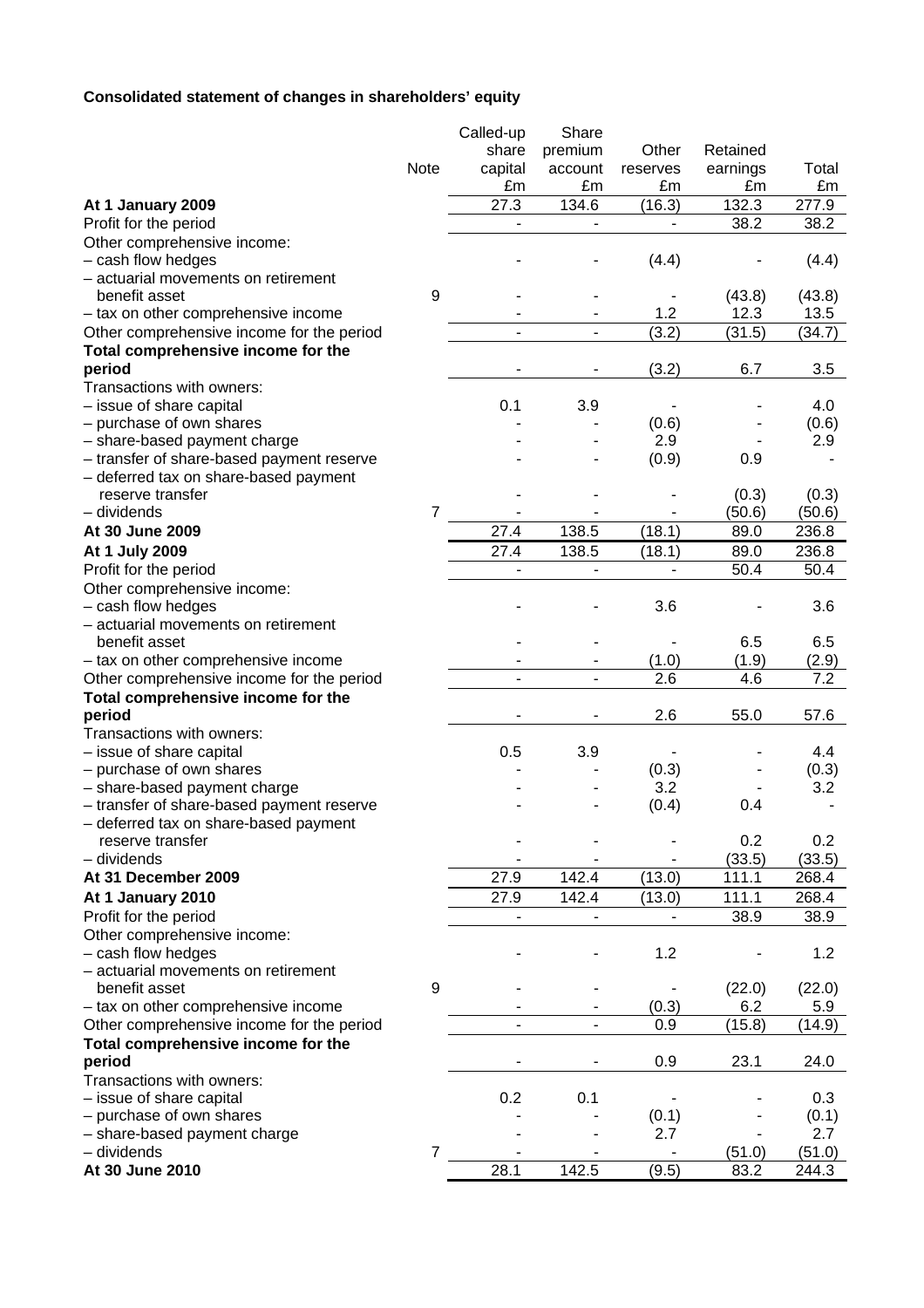# **Consolidated statement of cash flows**

|                                                                     | <b>Note</b> | Six months ended 30 June<br>2010 | 2009    |
|---------------------------------------------------------------------|-------------|----------------------------------|---------|
|                                                                     |             | £m                               | £m      |
| <b>Cash flows from operations</b>                                   |             |                                  |         |
| Cash generated from operations                                      | 10          | 191.3                            | 116.8   |
| Finance costs paid                                                  |             | (34.2)                           | (28.1)  |
| Tax paid                                                            |             | (17.5)                           | (16.3)  |
| Net cash generated from operating activities                        |             | 139.6                            | 72.4    |
| Cash flows from investing activities                                |             |                                  |         |
| Purchases of property, plant and equipment                          |             | (5.7)                            | (3.2)   |
| Purchases of intangible assets                                      |             | (2.6)                            | (1.8)   |
| Proceeds from disposal of property, plant and equipment             |             | 0.9                              | 0.6     |
| Proceeds from disposal of subsidiary undertaking                    |             |                                  | 0.7     |
| Net cash used in investing activities                               |             | (7.4)                            | (3.7)   |
|                                                                     |             |                                  |         |
| Cash flows from financing activities                                |             |                                  |         |
| Proceeds from borrowings                                            |             | 15.4                             | 76.0    |
| Repayment of borrowings                                             |             | (97.9)                           | (104.1) |
| Dividends paid to company shareholders                              | 7           | (51.0)                           | (50.6)  |
| Proceeds from issue of share capital                                |             | 0.3                              | 4.0     |
| Purchase of own shares                                              |             | (0.1)                            | (0.6)   |
| Net cash used in financing activities                               |             | (133.3)                          | (75.3)  |
| Net decrease in cash, cash equivalents and overdrafts               |             | (1.1)                            | (6.6)   |
| Cash, cash equivalents and overdrafts at beginning of period        |             | 14.5                             | 16.9    |
| Cash, cash equivalents and overdrafts at end of period              |             | 13.4                             | 10.3    |
| Cash, cash equivalents and overdrafts at end of period<br>comprise: |             |                                  |         |
| Cash at bank and in hand                                            |             | 27.0                             | 24.0    |
| Overdrafts (held in bank and other borrowings)                      |             | (13.6)                           | (13.7)  |
| Total cash, cash equivalents and overdrafts                         |             | 13.4                             | 10.3    |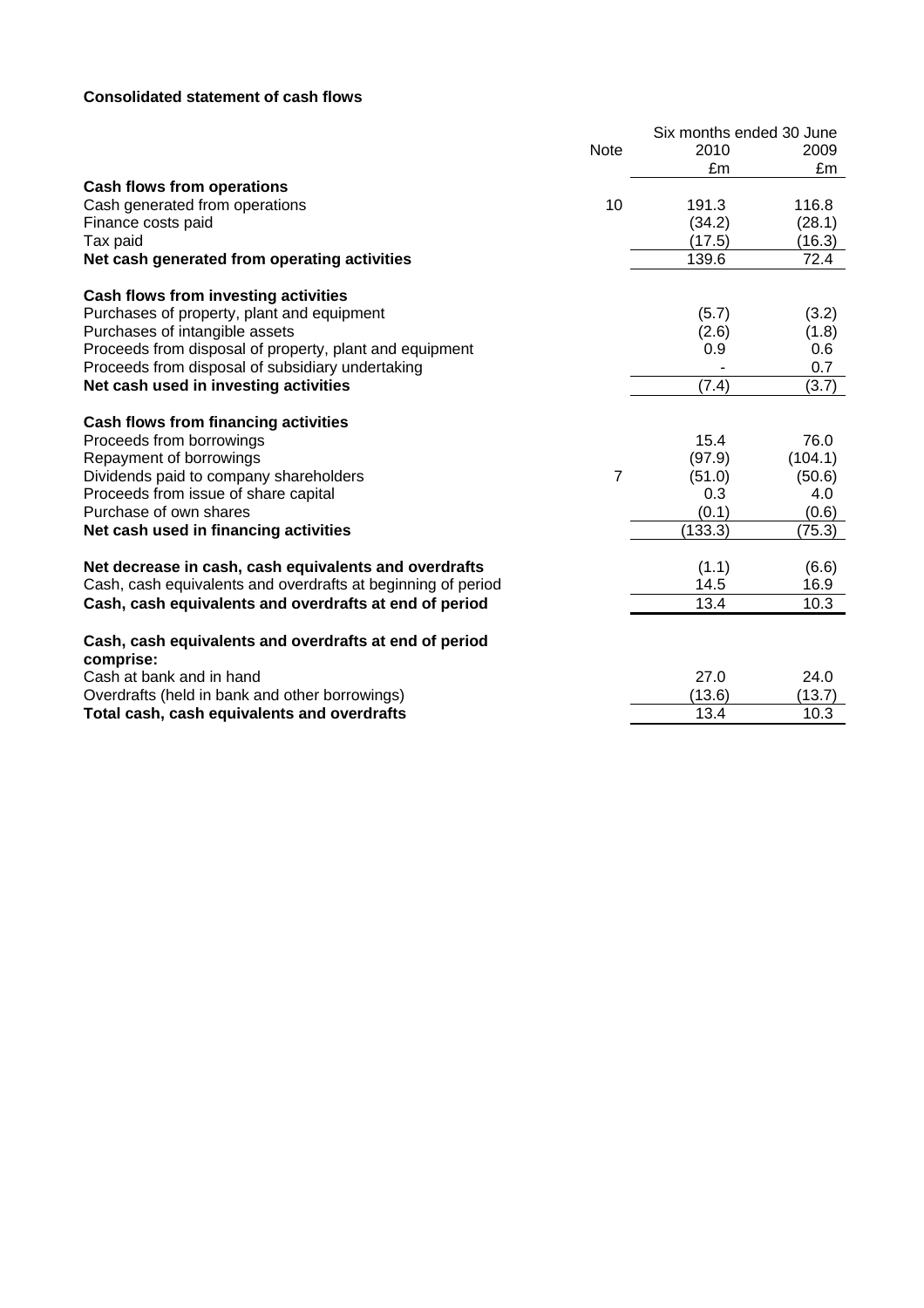# **Notes to the condensed consolidated interim financial information**

# **1**. **General information**

The company is a limited liability company incorporated and domiciled in the UK. The address of its registered office is Colonnade, Sunbridge Road, Bradford, BD1 2LQ.

The company is listed on the London Stock Exchange.

The condensed consolidated interim financial information does not constitute the statutory financial statements of the group within the meaning of section 434 of the Companies Act 2006. The statutory financial statements for the year ended 31 December 2009 were approved by the board of directors on 2 March 2010 and have been delivered to the Registrar of Companies. The report of the auditors on those financial statements was unqualified, did not draw attention to any matters by way of emphasis and did not contain any statement under section 498 of the Companies Act 2006.

The interim report is published on the company's website, www.providentfinancial.com, in addition to the normal paper version. The maintenance and integrity of the Provident Financial website is the responsibility of the directors and the work carried out by the auditors does not involve consideration of these matters. Legislation in the UK governing the preparation and dissemination of financial statements may differ from legislation in other jurisdictions.

The condensed consolidated interim financial information for the six months ended 30 June 2010 has been reviewed, not audited, and was approved for issue by the board of directors on 27 July 2010.

# **2. Basis of preparation**

The condensed consolidated interim financial information for the six months ended 30 June 2010 has been prepared in accordance with IAS 34 'Interim financial reporting' as adopted by the European Union. The condensed consolidated interim financial information should be read in conjunction with the statutory financial statements for the year ended 31 December 2009 which have been prepared in accordance with International Financial Reporting Standards (IFRS) as adopted by the European Union.

# **3. Accounting policies**

Except as described below, the accounting policies applied in preparing the condensed consolidated interim financial information are consistent with those used in preparing the statutory financial statements for the year ended 31 December 2009.

Taxes on profits in interim periods are accrued using the tax rate that would be applicable to expected total annual profits.

The following new standards and amendments to standards are mandatory for the first time for the financial year beginning on or after 1 January 2010 but do not have a material impact on the group:

- IFRS 3 (revised), 'Business combinations', and consequential amendments to IAS 27, 'Consolidated and separate financial statements', IAS 28, 'Investments in associates', and IAS 31, 'Interests in joint ventures', are effective prospectively to business combinations for which the acquisition date is on or after the beginning of the first annual reporting period beginning on or after 1 July 2009.
- Improvements to International Financial Reporting Standards 2009 were issued in April 2009. The effective dates vary standard by standard but most are effective from 1 January 2010.

The following new standards, amendments to standards and interpretations are mandatory for the first time for the financial year beginning on or after 1 January 2010, but are not relevant to the group:

- IFRIC 17, 'Distributions of non-cash assets to owners', effective for annual periods beginning on or after 1 July 2009. This is not currently applicable to the group, as it has not made any non-cash distributions to owners.
- IFRIC 18, 'Transfers of assets from customers', effective for transfer of assets received on or after 1 July 2009. This is not relevant to the group.
- 'Additional exemptions for first-time adopters' (Amendment to IFRS 1) was issued in July 2009. The amendments are required to be applied for annual periods beginning on or after 1 January 2010. As the group is an existing IFRS preparer, the amendment is not relevant to the group.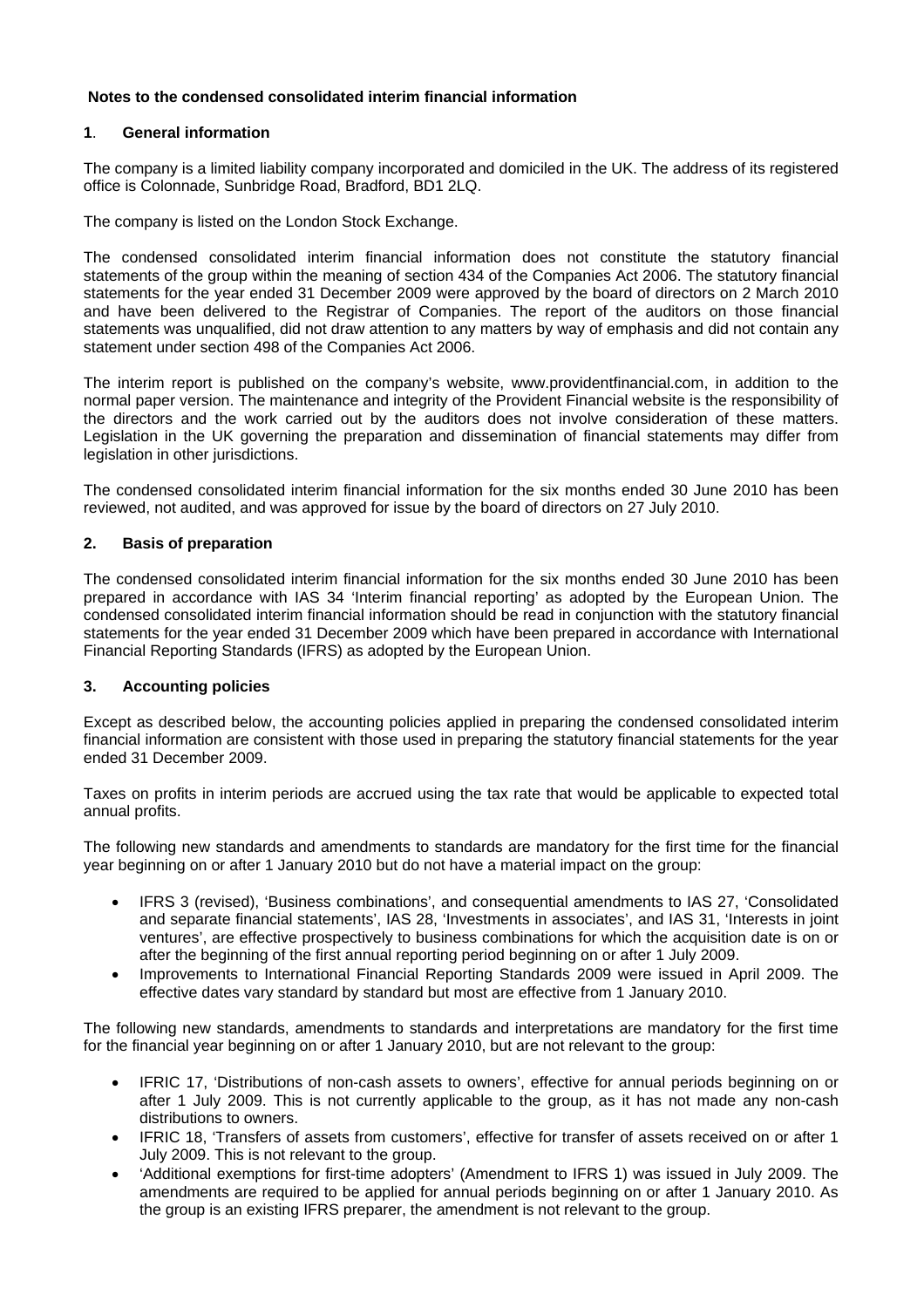# **3. Accounting policies (continued)**

The following new standards, amendments to standards and interpretations have been issued, but are not effective for the financial year beginning on 1 January 2010 and have not been early adopted:

- IFRS 9, 'Financial instruments', issued in December 2009 addresses the classification and measurement of financial assets and is likely to affect the group's accounting for its financial assets. The standard is effective from 1 January 2013 and the group is in the process of assessing its impact.
- Revised IAS 24, 'Related party disclosures', issued in November 2009 supersedes IAS 24, 'Related party disclosures', issued in 2003. The revised IAS 24 is required to be applied from 1 January 2011 but is not expected to have a material impact on the group.
- 'Classification of rights issues' (Amendment to IAS 32), issued in October 2009 should be applied for annual periods beginning on or after 1 February 2010. This is not expected to impact the group.
- 'Prepayments of a minimum funding requirement' (Amendments to IFRIC 14), issued in November 2009 is effective for annual periods beginning on or after 1 January 2011. This is not applicable to the group.
- IFRIC 19, 'Extinguishing financial liabilities with equity instruments' is effective for annual periods beginning on or after 1 July 2010 and is not applicable to the group.
- Improvements to International Financial Reporting Standards 2010 were issued in May 2010. The effective dates vary by standard but most are effective from 1 January 2011. The improvements are not expected to have a material impact on the group.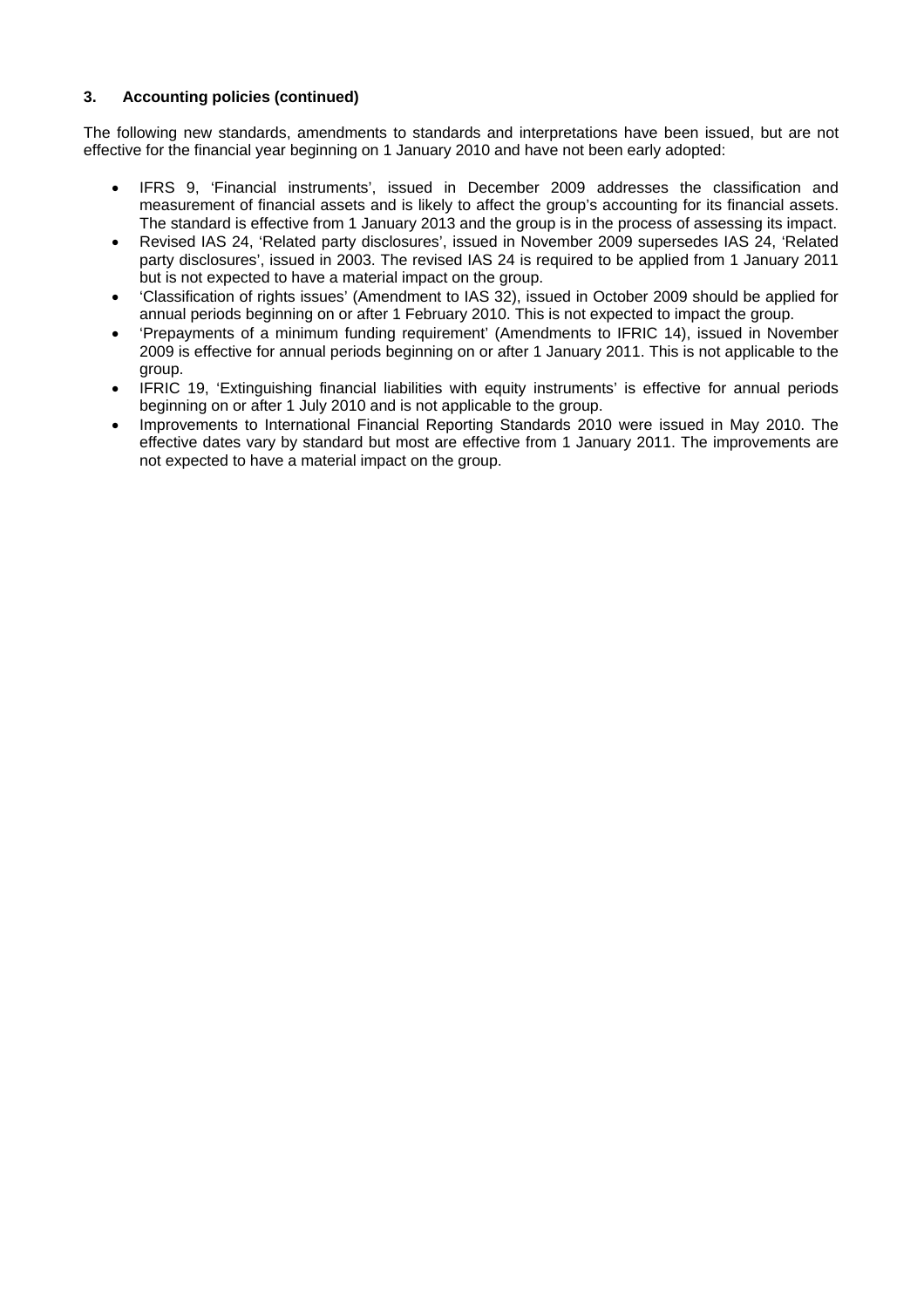### **4. Segment information**

IFRS 8 requires segment reporting to be based on the internal financial information reported to the chief operating decision maker. The group's chief operating decision maker is deemed to be the Executive Committee comprising Peter Crook (Chief Executive), Andrew Fisher (Finance Director) and Chris Gillespie (Managing Director, Consumer Credit Division) whose primary responsibility it is to manage the group's day to day operations and analyse trading performance. The group's segments comprise the Consumer Credit Division, Vanquis Bank, Yes Car Credit and Central which are those segments reported in the group's management accounts used by the Executive Committee as the primary means for analysing trading performance. The Executive Committee assesses profit performance using profit before tax measured on a basis consistent with the disclosure in the group financial statements.

|                                 |                          |       | Profit/(loss) before                 |       |
|---------------------------------|--------------------------|-------|--------------------------------------|-------|
|                                 | Revenue                  |       | taxation<br>Six months ended 30 June |       |
|                                 | Six months ended 30 June |       |                                      |       |
|                                 | 2010                     | 2009  | 2010                                 | 2009  |
|                                 | £m                       | £m    | £m                                   | £m    |
| <b>Consumer Credit Division</b> | 365.3                    | 339.9 | 49.3                                 | 52.0  |
| Vanquis Bank                    | 74.7                     | 60.1  | 9.1                                  | 5.0   |
| Yes Car Credit                  |                          | 1.2   |                                      | (1.1) |
|                                 | 440.0                    | 401.2 | 58.4                                 | 55.9  |
| Central<br>– costs              |                          |       | (4.1)                                | (3.6) |
| - interest (payable)/receivable |                          |       | (0.3)                                | 0.8   |
| <b>Total central</b>            |                          |       | (4.4)                                | (2.8) |
| <b>Total group</b>              | 440.0                    | 401.2 | 54.0                                 | 53.1  |

The Consumer Credit Division's profit of £49.3m for the six months ended 30 June 2010 (six months ended 30 June 2009: £52.0m) comprises a profit of £51.1m in respect of the home credit business (six months ended 30 June 2009: £54.1m) and a loss of £1.8m in respect of Real Personal Finance (six months ended 30 June 2009: loss of £2.1m).

All of the above activities relate to continuing operations as defined in IFRS 5 'Non-current assets held for sale and discontinued operations'. Consistent with the treatment in prior years, the Yes Car Credit operation has been classified as part of continuing operations on the basis that revenue and impairment continued to be generated from the loan book up until full collect-out of the loan book and closure of the collections operation in 2009.

Revenue between business segments is not material. All of the group's operations operate in the UK and Republic of Ireland.

|                                 | Total assets |             |         |         | Net assets/(liabilities) |         |  |
|---------------------------------|--------------|-------------|---------|---------|--------------------------|---------|--|
|                                 | 30 June      | 31 December | 30 June | 30 June | 31 December              | 30 June |  |
|                                 | 2010         | 2009        | 2009    | 2010    | 2009                     | 2009    |  |
|                                 | £m           | £m          | £m      | £m      | £m                       | £m      |  |
|                                 |              |             |         |         |                          |         |  |
| <b>Consumer Credit Division</b> | 835.2        | 967.9       | 854.3   | 193.0   | 233.6                    | 205.6   |  |
| Vanquis Bank                    | 295.3        | 269.5       | 242.7   | 58.9    | 51.7                     | 46.0    |  |
| <b>Yes Car Credit</b>           |              |             | 1.8     |         |                          | (40.9)  |  |
| Central                         | 217.5        | 167.5       | 185.9   | (7.6)   | (16.9)                   | 26.1    |  |
|                                 | 1,348.0      | 1.404.9     | 1,284.7 | 244.3   | 268.4                    | 236.8   |  |
| Intra-group elimination         | (180.4)      | (129.1)     | (152.4) |         |                          |         |  |
| <b>Total group</b>              | 1,167.6      | 1.275.8     | 1,132.3 | 244.3   | 268.4                    | 236.8   |  |

Segment net assets are based on the statutory accounts of the companies forming the group's business segments adjusted to assume repayment of intra-group balances and rebasing of the borrowings of the Consumer Credit Division to reflect a borrowings to receivables ratio of 80%. The impact of this is an increase in the notional allocation of group borrowings to the Consumer Credit Division of £180.4m (31 December 2009: £129.1m, 30 June 2009: £152.4m) and an increase in the notional cash allocated to central activities of the same amount. The intra-group elimination adjustment removes this notional allocation to state borrowings and cash on a consolidated group basis.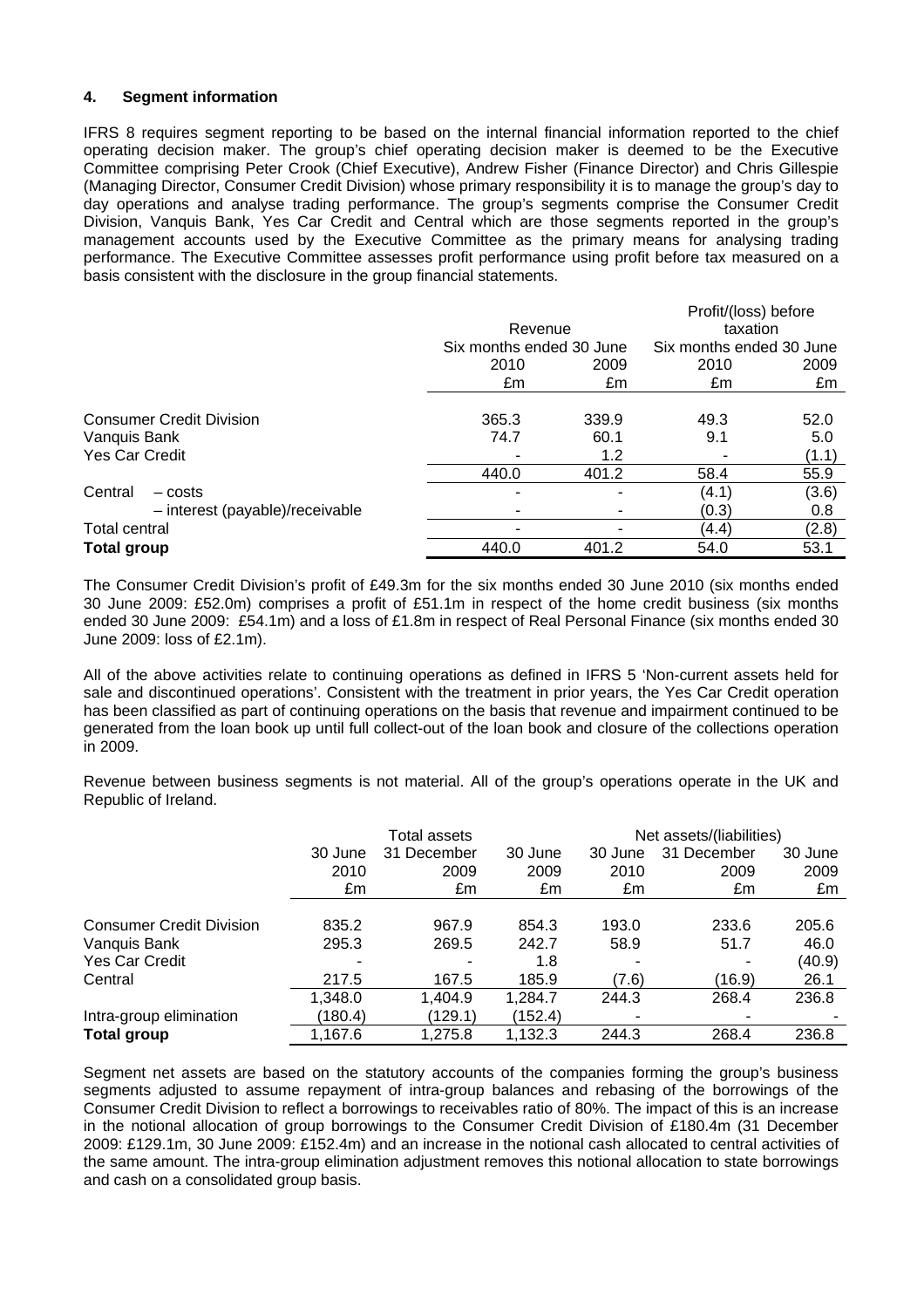# **5. Tax charge**

The tax charge for the period has been calculated by applying the directors' best estimate of the effective tax rate for the financial year of 28.0% (six months ended 30 June 2009: 28.0%), to the profit before tax for the period.

### **6. Earnings per share**

Basic earnings per share is calculated by dividing the earnings attributable to ordinary shareholders by the weighted average number of ordinary shares outstanding during the period, excluding own shares held, which are treated, for this purpose, as being cancelled.

For diluted earnings per share, the weighted average number of ordinary shares in issue is adjusted to assume conversion of all dilutive potential ordinary shares. For share options and awards, a calculation is performed to determine the number of shares that could have been acquired at fair value (determined as the average market share price of the company's shares during the period) based on the monetary value of the subscription rights attached to outstanding share options and awards. The number of shares calculated as above is compared with the number of shares that would have been issued assuming the exercise of the share options and awards.

Reconciliations of basic and diluted earnings per share are set out below:

|                                  |          |           | Six months ended 30 June |          |           |           |
|----------------------------------|----------|-----------|--------------------------|----------|-----------|-----------|
|                                  |          | 2010      |                          |          | 2009      |           |
|                                  |          | Weighted  |                          |          | Weighted  |           |
|                                  |          | average   |                          |          | average   |           |
|                                  |          | number of | Per share                |          | number of | Per share |
|                                  | Earnings | shares    | amount                   | Earnings | shares    | amount    |
|                                  | £m       | m         | Pence                    | £m       | m         | Pence     |
| <b>Earnings per share</b>        |          |           |                          |          |           |           |
| Shares in issue during the       |          |           |                          |          |           |           |
| period                           |          | 134.8     |                          |          | 132.2     |           |
| Own shares held                  |          | (2.8)     |                          |          | (2.0)     |           |
| Basic earnings per share         | 38.9     | 132.0     | 29.5                     | 38.2     | 130.2     | 29.3      |
| Dilutive effect of share options |          |           |                          |          |           |           |
| and awards                       |          | 0.3       | (0.1)                    |          | 0.4       | (0.1)     |
| Diluted earnings per share       | 38.9     | 132.3     | 29.4                     | 38.2     | 130.6     | 29.2      |

### **7. Dividends**

|                |                 | Six months ended 30 June |      |
|----------------|-----------------|--------------------------|------|
|                | Pence per share | 2010                     | 2009 |
|                |                 | £m                       | £m   |
| 2008 final     | $-38.1p$        | ۰                        | 50.6 |
| 2009 final     | $-38.1p$        | 51.0                     | ۰    |
| Dividends paid |                 | 51.0                     | 50.6 |

The directors have declared an interim dividend in respect of the six months ended 30 June 2010 of 25.4p per share (six months ended 30 June 2009: 25.4p) which will amount to a dividend payment of £34.0m (2009: £33.5m). This dividend is not reflected in the balance sheet as it will be paid after the balance sheet date.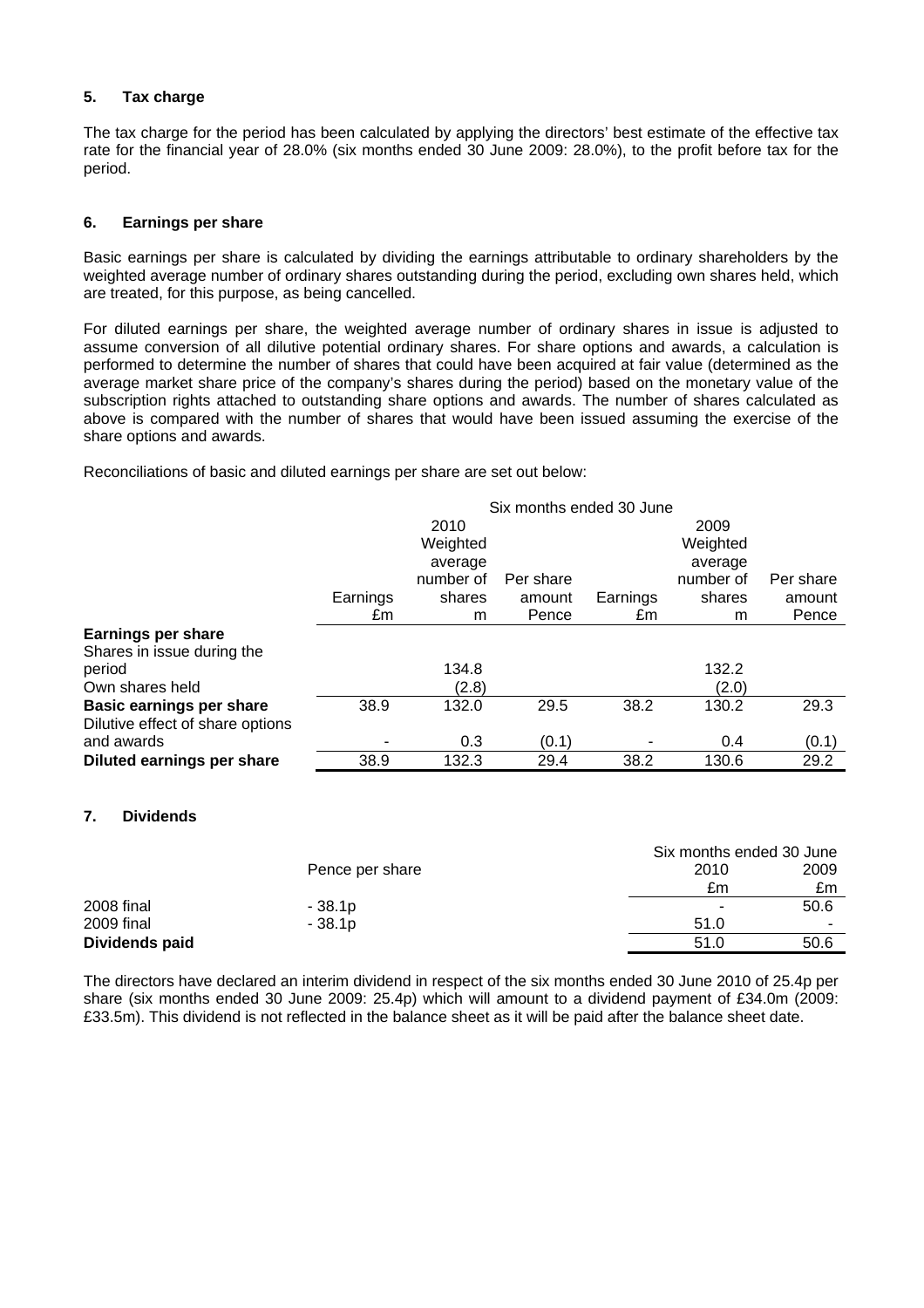# **8. Amounts receivable from customers**

|                                 | 30 June | 31 December | 30 June |
|---------------------------------|---------|-------------|---------|
|                                 | 2010    | 2009        | 2009    |
|                                 | £m      | £m          | £m      |
|                                 |         |             |         |
| <b>Consumer Credit Division</b> | 758.5   | 883.8       | 781.5   |
| Vanquis Bank                    | 281.2   | 255.5       | 229.7   |
| <b>Yes Car Credit</b>           | ۰       |             | 0.3     |
| <b>Total group</b>              | 1,039.7 | 1,139.3     | 1,011.5 |
| Analysed as:                    |         |             |         |
| - due within one year           | 970.8   | 1,052.4     | 934.0   |
| - due in more than one year     | 68.9    | 86.9        | 77.5    |
| <b>Total group</b>              | 1,039.7 | 1,139.3     | 1,011.5 |

The impairment charge in respect of amounts receivable from customers reflected within operating costs can be analysed as follows:

|                                 |       | Six months ended 30 June |
|---------------------------------|-------|--------------------------|
|                                 | 2010  | 2009                     |
|                                 | £m    | £m                       |
| <b>Consumer Credit Division</b> | 148.1 | 131.6                    |
| Vanguis Bank                    | 33.3  | 28.4                     |
| Yes Car Credit                  | ۰     | 0.1                      |
| <b>Total group</b>              | 181.4 | 160.1                    |
|                                 |       |                          |

Impairment in Vanquis Bank is deducted from the carrying value of amounts receivable from customers by the use of an allowance account. The Vanquis Bank allowance account as at 30 June 2010 amounted to £43.5m (31 December 2009: £40.0m, 30 June 2009: £33.3m). Within the Consumer Credit Division, impairments are deducted directly from amounts receivable from customers without the use of an allowance account.

### **9. Retirement benefit asset**

The group operates a defined benefit scheme; the Provident Financial Staff Pension Scheme. The scheme has been closed to new members since 1 January 2003. The scheme covers 62% of employees with company-provided pension arrangements and is of the funded, defined benefit type providing retirement benefits based on final salary. Following a full group review of pension scheme arrangements, from 1 April 2006 members were provided with a choice of paying higher member contributions to continue accruing benefits based on final salary or paying a lower member contribution and accruing benefits based on a percentage of salary which would be revalued each year.

The most recent actuarial valuations of scheme assets and the present value of the defined benefit obligation were carried out as at 1 June 2009 by a qualified independent actuary. The valuation used for the purposes of IAS 19 'Employee benefits' has been based on the results of this valuation which has been updated by the actuary to take account of the requirements of IAS 19 in order to assess the liabilities of the scheme at the balance sheet date. Scheme assets are stated at fair value at the balance sheet date.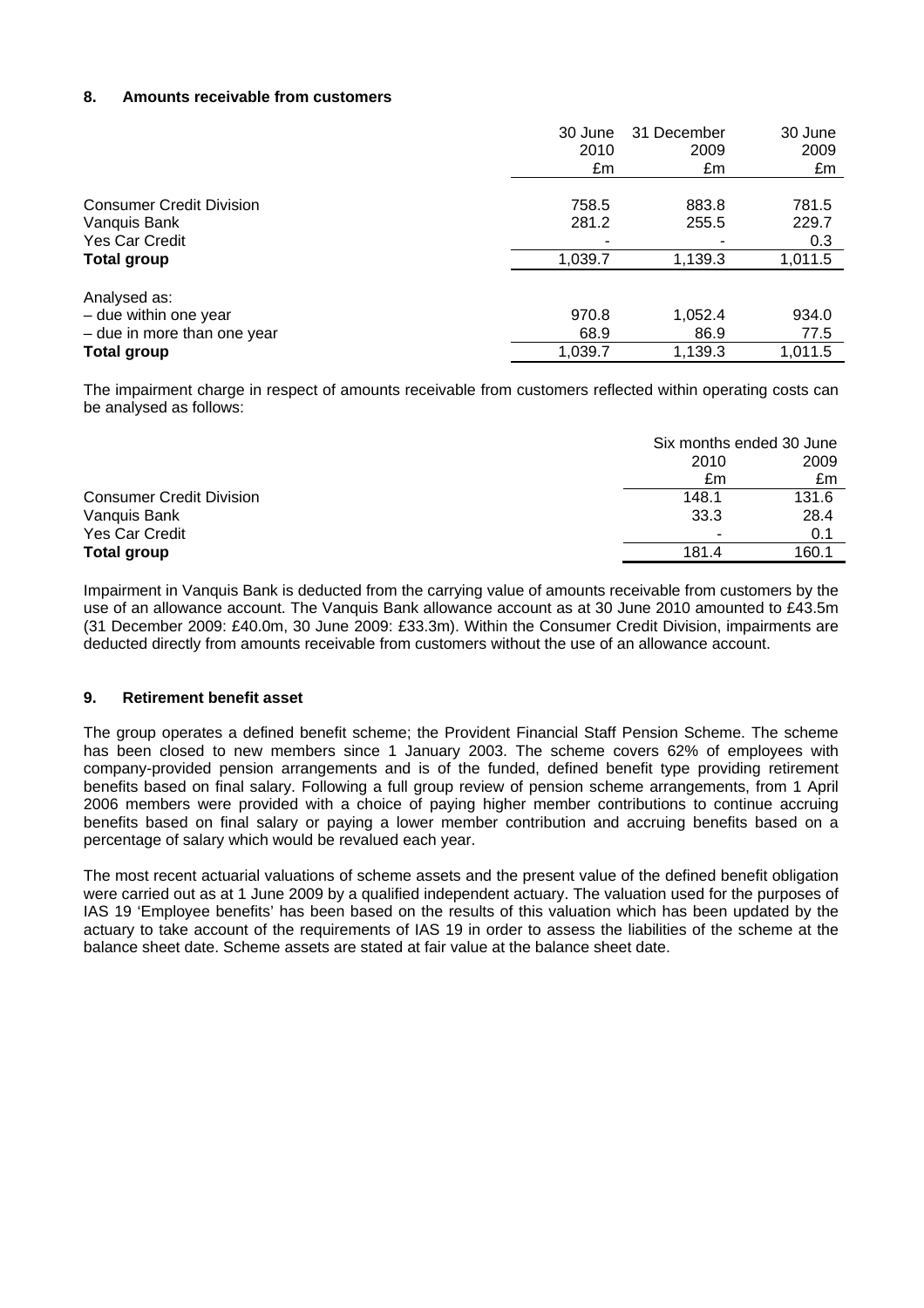# **9. Retirement benefit asset (continued)**

The net retirement benefit asset recognised in the balance sheet of the group is as follows:

|                                                        | 30 June | 31 December | 30 June |
|--------------------------------------------------------|---------|-------------|---------|
|                                                        | 2010    | 2009        | 2009    |
|                                                        | £m      | £m          | £m      |
| Fair value of scheme assets                            | 468.3   | 464.6       | 407.5   |
| Present value of funded defined benefit obligations    | (467.3) | (444.7)     | (396.9) |
| Net retirement benefit asset recognised in the balance |         |             |         |
| sheet                                                  | 1.0     | 19.9        | 10.6    |

The amounts recognised in the income statement are as follows:

|                                                |        | Six months ended 30 June |
|------------------------------------------------|--------|--------------------------|
|                                                | 2010   | 2009                     |
|                                                | £m     | £m                       |
| Current service cost                           | 3.9    | 24                       |
| Interest cost                                  | 12.4   | 11.2                     |
| Expected return on scheme assets               | (14.6) | (12.5)                   |
| Net expense recognised in the income statement |        |                          |

The net expense recognised in the income statement has been included within administrative expenses.

Movements in the fair value of scheme assets were as follows:

|                                                               |        | Six months ended 30 June |
|---------------------------------------------------------------|--------|--------------------------|
|                                                               | 2010   | 2009                     |
|                                                               | £m     | £m                       |
| Fair value of scheme assets at 1 January                      | 464.6  | 410.7                    |
| Expected return on scheme assets                              | 14.6   | 12.5                     |
| Actuarial movement on scheme assets                           | (10.0) | (15.8)                   |
| Contributions by the group                                    | 4.8    | 4.0                      |
| Section 75 contribution on disposal of subsidiary undertaking |        | 0.6                      |
| Contributions paid by scheme participants                     | 0.1    | 0.6                      |
| Net benefits paid out                                         | (5.8)  | (5.1)                    |
| Fair value of scheme assets at 30 June                        | 468.3  | 407.5                    |

Movements in the present value of the defined benefit obligation were as follows:

|                                           |         | Six months ended 30 June |
|-------------------------------------------|---------|--------------------------|
|                                           | 2010    | 2009                     |
|                                           | £m      | £m                       |
| Defined benefit obligation at 1 January   | (444.7) | (359.8)                  |
| Current service cost                      | (3.9)   | (2.4)                    |
| Interest cost                             | (12.4)  | (11.2)                   |
| Contributions paid by scheme participants | (0.1)   | (0.6)                    |
| Actuarial movement on scheme liabilities  | (12.0)  | (28.0)                   |
| Net benefits paid out                     | 5.8     | 5.1                      |
| Defined benefit obligation at 30 June     | (467.3) | (396.9)                  |
|                                           |         |                          |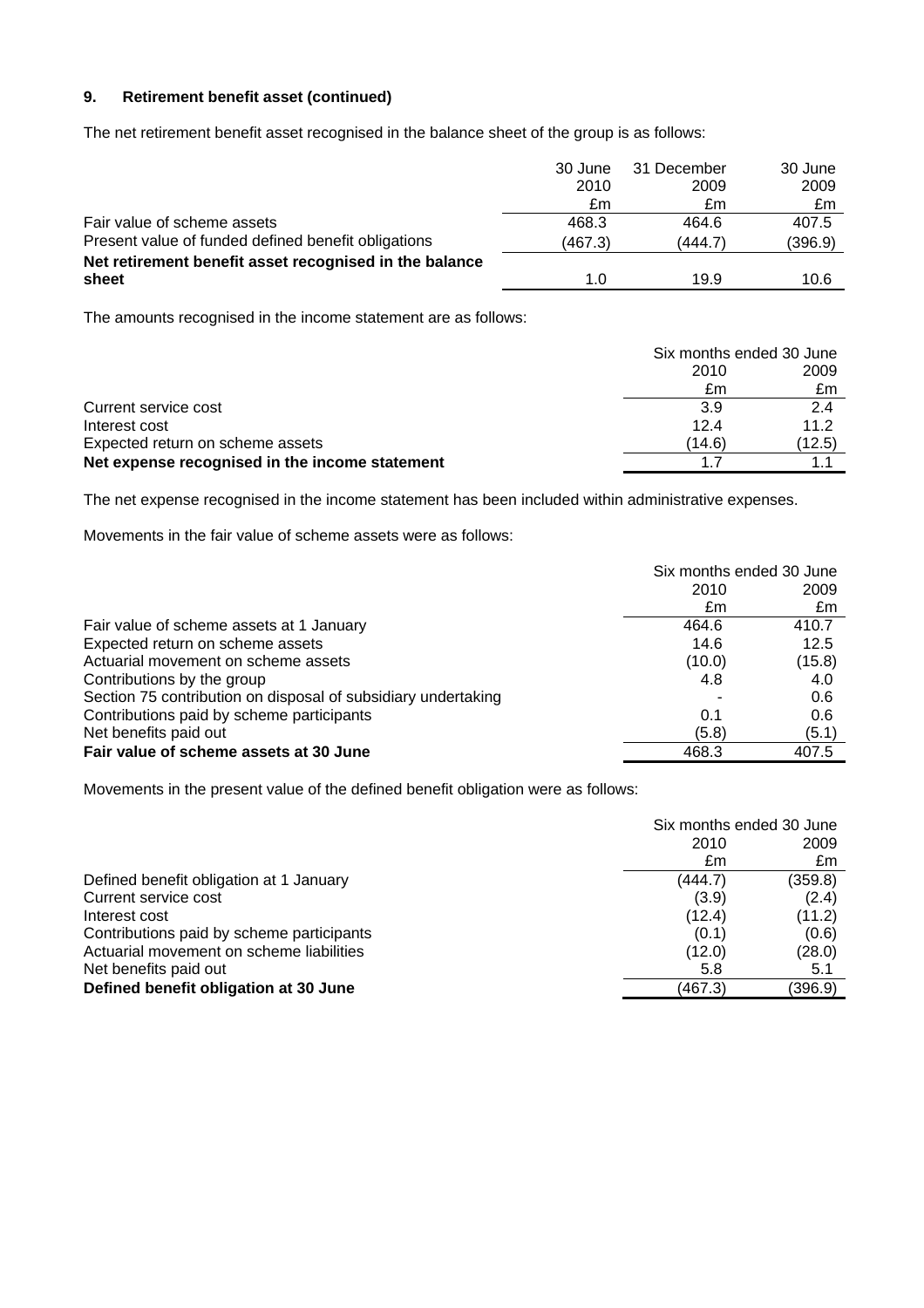# **9. Retirement benefit asset (continued)**

The principal actuarial assumptions used at the balance sheet date are as follows:

|                                          | 30 June | 31 December | 30 June |
|------------------------------------------|---------|-------------|---------|
|                                          | 2010    | 2009        | 2009    |
|                                          | %       | %           | $\%$    |
| Price inflation                          | 3.30    | 3.60        | 3.50    |
| Rate of increase in pensionable salaries | 4.30    | 4.60        | 4.55    |
| Rate of increase to pensions in payment  | 3.30    | 3.60        | 3.50    |
| Discount rate                            | 5.30    | 5.60        | 6.20    |

The mortality assumptions used in the valuation of the group's defined benefit pension scheme are based on the mortality experience of self-administered pension schemes and allow for future improvements in life expectancy.

The group uses the S1PA standard tables as the basis for projecting mortality adjusted for the following factors:

- A 5% upward adjustment to mortality rates for males and a 15% upward adjustment for females is made in order to reflect lower life expectancies within the scheme compared to average pension schemes; and
- The projections are combined with the medium cohort improvement factors in order to predict future improvements in life expectancy, subject to an annual minimum rate of improvement of 1%.

In more simple terms, it is assumed that members who retire in the future at age 65 will live on average for a further 23 years if they are male (31 December 2009: 23 years, 30 June 2009: 22 years) and for a further 25 years if they are female (31 December 2009: 25 years, 30 June 2009: 25 years). If assumed life expectancies had been one year greater, the net retirement benefit asset would have reduced by approximately £14m (31 December 2009: £14m, 30 June 2009: £11m).

An analysis of amounts recognised in the statement of comprehensive income is set out below:

| 2009   |
|--------|
|        |
| £m     |
| (15.8) |
| (28.0) |
|        |
| (43.8) |
|        |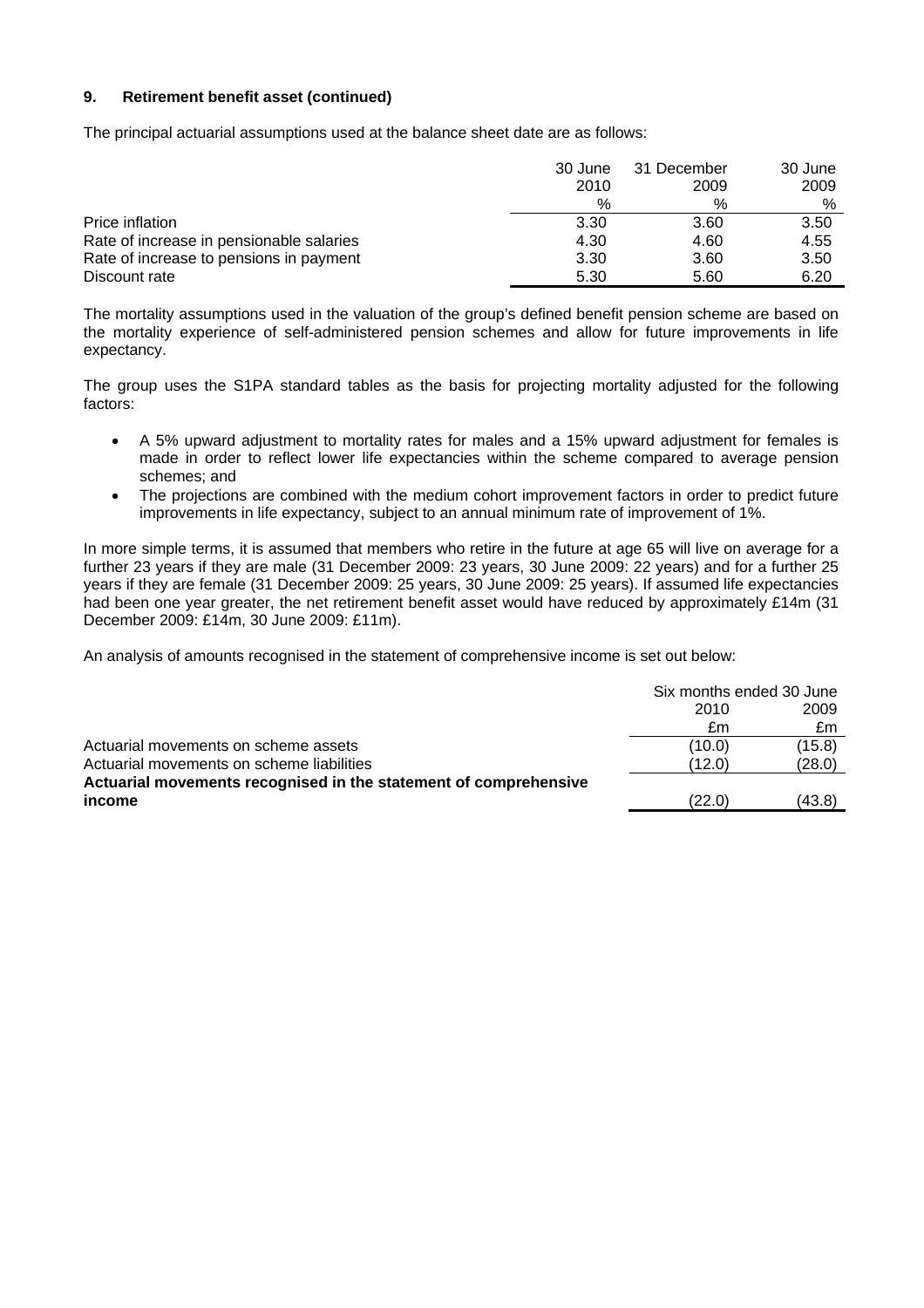# **10. Reconciliation of profit after taxation to cash generated from operations**

|                                                     | Six months ended 30 June |        |
|-----------------------------------------------------|--------------------------|--------|
|                                                     | 2010                     | 2009   |
|                                                     | £m                       | £m     |
| <b>Profit after taxation</b>                        | 38.9                     | 38.2   |
| Adjusted for:                                       |                          |        |
| $-$ tax charge                                      | 15.1                     | 14.9   |
| - finance costs                                     | 33.8                     | 25.2   |
| - share-based payment charge                        | 2.7                      | 2.9    |
| - retirement benefit charge (note 9)                | 1.7                      | 1.1    |
| - amortisation of intangible assets                 | 2.9                      | 1.6    |
| - depreciation of property, plant and equipment     | 3.7                      | 4.2    |
| - loss on disposal of property, plant and equipment |                          | 0.1    |
| Changes in operating assets and liabilities:        |                          |        |
| - amounts receivable from customers                 | 99.6                     | 51.8   |
| - trade and other receivables                       | 5.3                      | (4.4)  |
| - trade and other payables                          | (6.8)                    | (14.9) |
| - retirement benefit asset                          | (4.8)                    | (4.0)  |
| - derivative financial instruments                  | (0.2)                    | 0.5    |
| - provisions                                        | (0.6)                    | (0.4)  |
| <b>Cash generated from operations</b>               | 191.3                    | 116.8  |

### **11. Seasonality**

The group's peak period of lending to customers is in the lead up to the Easter holidays in the first half of each financial year and then more significantly in the lead up to Christmas in the second half of the financial year. Typically, approximately 60% of home credit loans issued by the Consumer Credit Division are made in the second half of the financial year and the group's peak borrowing requirement arises in December. In addition, the group's accounting policies relating to revenue and impairment are an important influence on the recognition of the group's profit between the first and second halves of the financial year. The interest income earned on loans and receivables is spread on an effective yield basis over the contractual term of the group's loans and receivables resulting in revenue being split broadly evenly between the first and second halves of the financial year, notwithstanding that the larger proportion of credit is issued in the second half of the financial year. The accounting policy relating to the impairment of customer receivables requires impairments to be recognised only when there is objective evidence of impairment of a customer balance, such as a missed payment. This results in the group's largest impairment charges arising early in each financial year when customers default on loans they received in the lead up to Christmas. Typically, the first half impairment charge in the Consumer Credit Division represents approximately 60% of the full year impairment charge.

The analysis set out above relates to the Consumer Credit Division only. Vanquis Bank is still in a rapid growth phase and at this stage of its development the influence of its rapid growth has a much more significant influence on the profits reported by the business during the financial year than the underlying seasonality.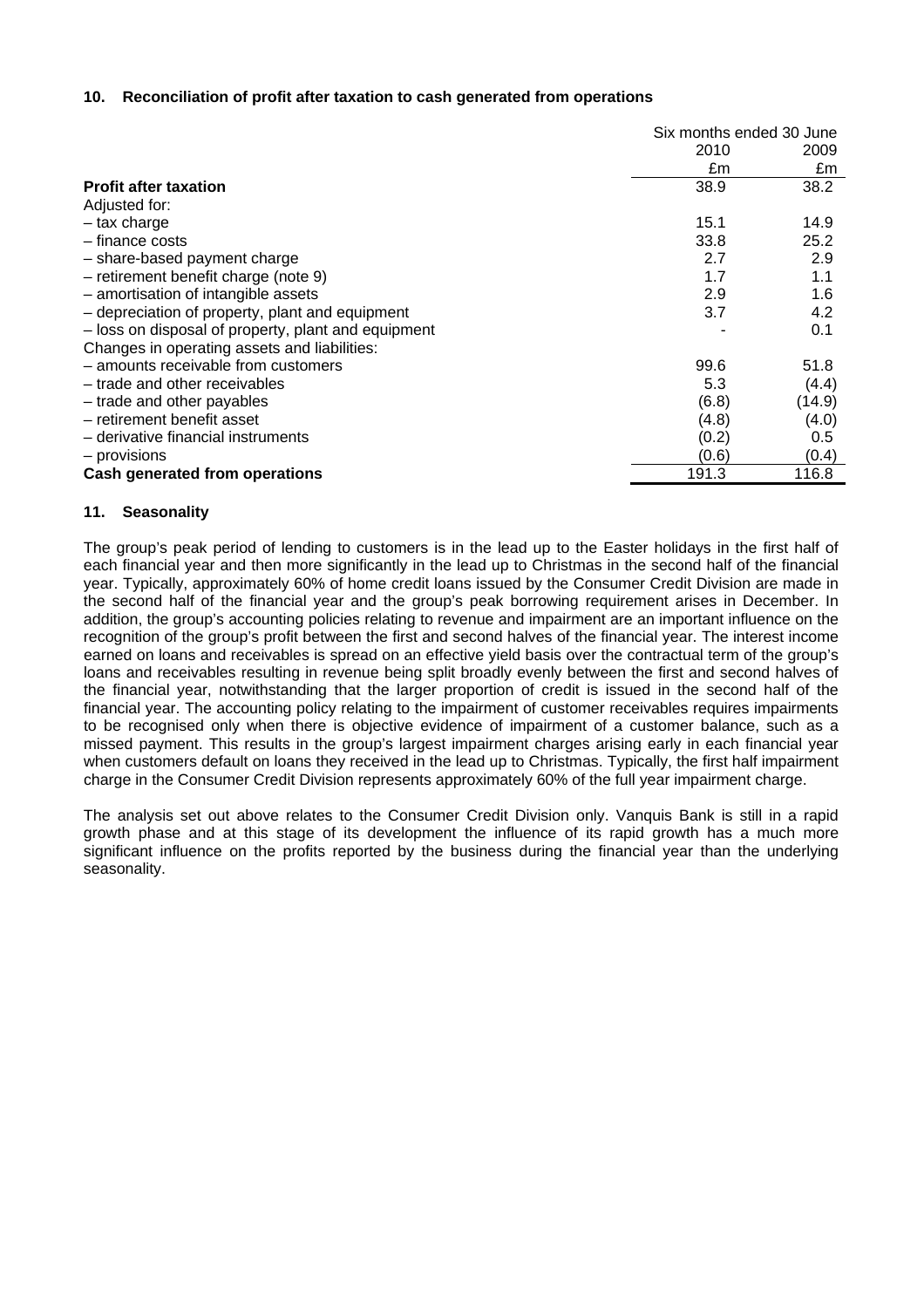# **Statement of directors' responsibilities**

The directors confirm that, to the best of their knowledge, the condensed consolidated interim financial information has been prepared in accordance with IAS 34 as adopted by the European Union, and that the interim report includes a fair review of the information required by DTR 4.2.7R and DTR 4.2.8R, namely:

- An indication of important events that have occurred during the first six months of the financial year and their impact on the condensed consolidated interim financial information, and a description of the principal risks and uncertainties for the remaining six months of the financial year; and
- Material related party transactions that have occurred in the first six months of the financial year and any material changes in the related party transactions described in the last annual report and financial statements.

The current directors of Provident Financial plc are listed in the 2009 annual report and financial statements. There have been no changes in directors during the six months ended 30 June 2010. A list of current directors is maintained on the Provident Financial website: [www.providentfinancial.com.](http://www.providentfinancial.com/)

By order of the board

Peter Crook – Chief Executive Andrew Fisher – Finance Director

27 July 2010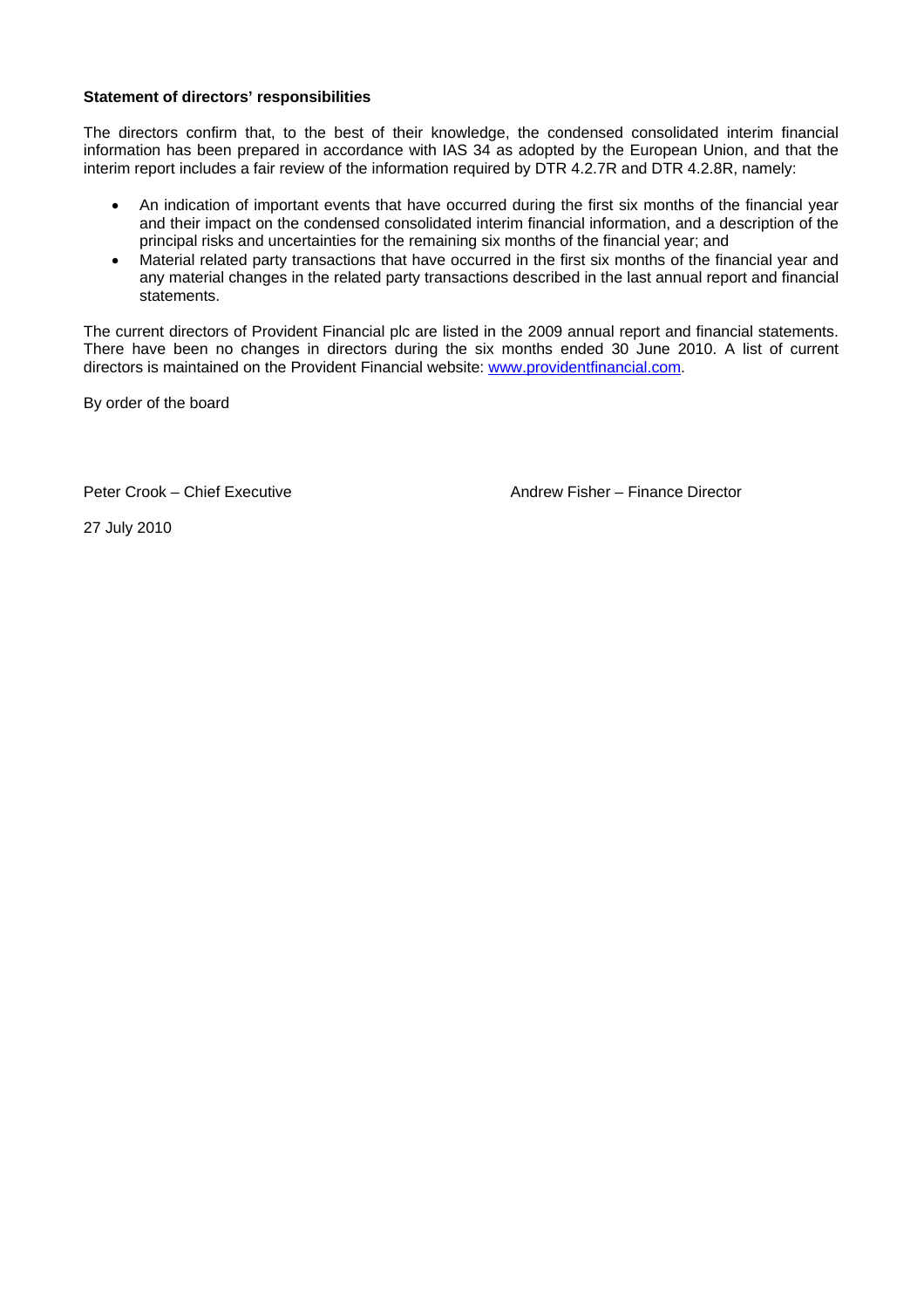### **Auditors' review report**

### **Independent review report to Provident Financial plc**

### **Introduction**

We have been engaged by the company to review the condensed consolidated interim financial information in the interim report for the six months ended 30 June 2010, which comprises the consolidated income statement, the consolidated statement of comprehensive income, the consolidated balance sheet, the consolidated statement of changes in shareholders' equity, the consolidated statement of cash flows and the related notes. We have read the other information contained in the interim report and considered whether it contains any apparent misstatements or material inconsistencies with the information in the condensed consolidated interim financial information.

# **Directors' responsibilities**

The interim report is the responsibility of, and has been approved by, the directors. The directors are responsible for preparing the interim report in accordance with the Disclosure and Transparency Rules of the United Kingdom's Financial Services Authority.

As disclosed in note 2, the annual financial statements of the group are prepared in accordance with IFRSs as adopted by the European Union. The condensed consolidated interim financial information included in this interim report has been prepared in accordance with International Accounting Standard 34, "Interim Financial Reporting", as adopted by the European Union.

### **Our responsibility**

Our responsibility is to express to the company a conclusion on the condensed consolidated interim financial information in the interim report based on our review. This report, including the conclusion, has been prepared for and only for the company for the purpose of the Disclosure and Transparency Rules of the Financial Services Authority and for no other purpose. We do not, in producing this report, accept or assume responsibility for any other purpose or to any other person to whom this report is shown or into whose hands it may come save where expressly agreed by our prior consent in writing.

### **Scope of review**

We conducted our review in accordance with International Standard on Review Engagements (UK and Ireland) 2410, 'Review of Interim Financial Information Performed by the Independent Auditor of the Entity' issued by the Auditing Practices Board for use in the United Kingdom. A review of interim financial information consists of making enquiries, primarily of persons responsible for financial and accounting matters, and applying analytical and other review procedures. A review is substantially less in scope than an audit conducted in accordance with International Standards on Auditing (UK and Ireland) and consequently does not enable us to obtain assurance that we would become aware of all significant matters that might be identified in an audit. Accordingly, we do not express an audit opinion.

### **Conclusion**

Based on our review, nothing has come to our attention that causes us to believe that the condensed consolidated interim financial information in the interim report for the six months ended 30 June 2010 is not prepared, in all material respects, in accordance with International Accounting Standard 34 as adopted by the European Union and the Disclosure and Transparency Rules of the United Kingdom's Financial Services Authority.

PricewaterhouseCoopers LLP Chartered Accountants Leeds 27 July 2010